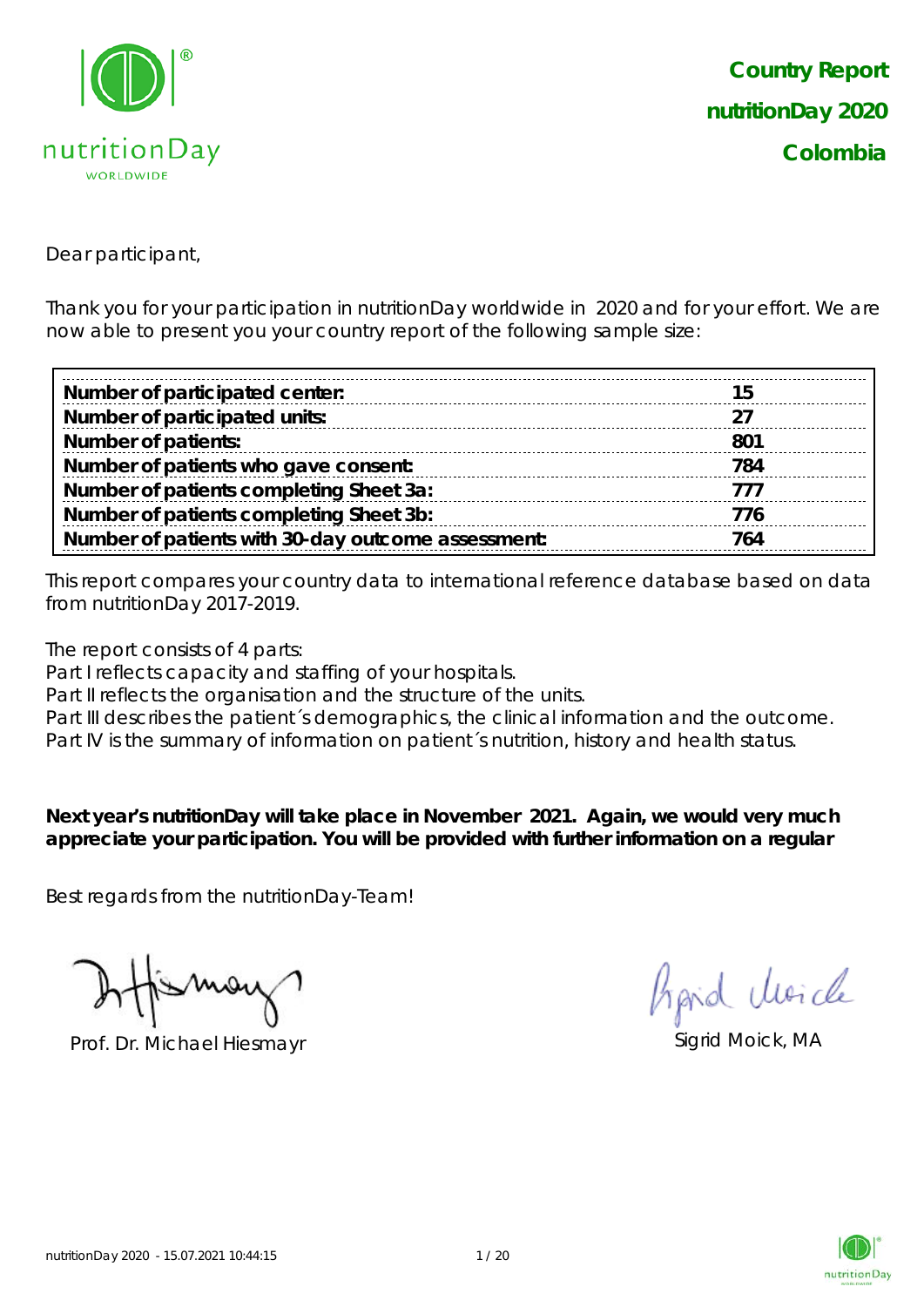## *I. Hospital capacity and staffing ("Hospital sheet")*

|                                                                                    | <b>YOUR RESULTS</b> | <b>REFERENCE RESULTS</b> |
|------------------------------------------------------------------------------------|---------------------|--------------------------|
| 1. Total number of beds in hospital                                                | 208 [138-410]       | 375 [213-715]            |
|                                                                                    |                     |                          |
| 2. Total number of admissions in the hospital last                                 | 18453 [7648-43599]  | 18870 [9512-38961]       |
| year                                                                               |                     |                          |
| 3. Total number of staff in the hospital                                           |                     |                          |
| <b>Total medical doctors</b>                                                       | 149 [92-351]        | 186 [90-417]             |
| <b>Medical specialists</b>                                                         | 81 [45-235]         | 124 [54-273]             |
| Medical non-specialists                                                            | 40 [21-87]          | 45 [19-116]              |
| <b>Nurses</b>                                                                      | 108 [56-157]        | 440 [208-910]            |
| <b>Dieticians</b>                                                                  | $1[0-3]$            | $5[1-10]$                |
| <b>Nutritionists</b>                                                               | $2[1-7]$            | $1[0-5]$                 |
| Pharmacists                                                                        | $8[4-10]$           | $8[4-24]$                |
| Kitchen staff                                                                      | 29 [12-39]          | 32 [15-62]               |
|                                                                                    |                     |                          |
| <b>Full time equivalent</b>                                                        |                     |                          |
| <b>Total medical doctors</b>                                                       | 121 [50-212]        | 175 [76-394]             |
| <b>Medical specialists</b>                                                         | 54 [16-125]         | 121 [50-274]             |
| Medical non-specialists                                                            | 22 [11-49]          | 45 [18-138]              |
| <b>Nurses</b>                                                                      | 108 [55-182]        | 380 [198-793]            |
| <b>Dieticians</b>                                                                  | $1[0-3]$            | $5[2-8]$                 |
| <b>Nutritionists</b>                                                               | $2[1-8]$            | $1[0-3]$                 |
| Pharmacists                                                                        | $8[2-9]$            | 7 [4-20]                 |
| Kitchen staff                                                                      | 24 [4-40]           | 30 [14-57]               |
|                                                                                    |                     |                          |
| 4. Does the hospital have a nutrition care strategy?                               | 15 (100%) Yes       | 439 (80.8%) Yes          |
|                                                                                    |                     |                          |
| 5. Which nutrition-related standards or routine activities exist in your hospital? |                     |                          |
| Nutrition training is available                                                    | 5 (33.3%) Yes       | 391 (72.0%) Yes          |
| Nutrition steering committee is available                                          | 3 (20.0%) Yes       | 328 (60.4%) Yes          |
| Quality indicators are recorded and reported to national<br>or regional level      |                     | 229 (42.2%) Yes          |
| Quality indicators are used for internal benchmarking                              | 12 (80.0%) Yes      | 299 (55.1%) Yes          |
| Patient feedback about food and food service is collected<br>using a questionnaire | 11 (73.3%) Yes      | 415 (76.4%) Yes          |
| None                                                                               |                     | 32 (5.9%) Yes            |
| No answer given                                                                    |                     |                          |

#### **6. Which codes are available /routinely used in your hospital for billing and reimbursement purposes?**

| <b>Codes available</b> |  |
|------------------------|--|
|                        |  |

Nutrition Support 12 (80.0%) Yes 296 (54.5%) Yes

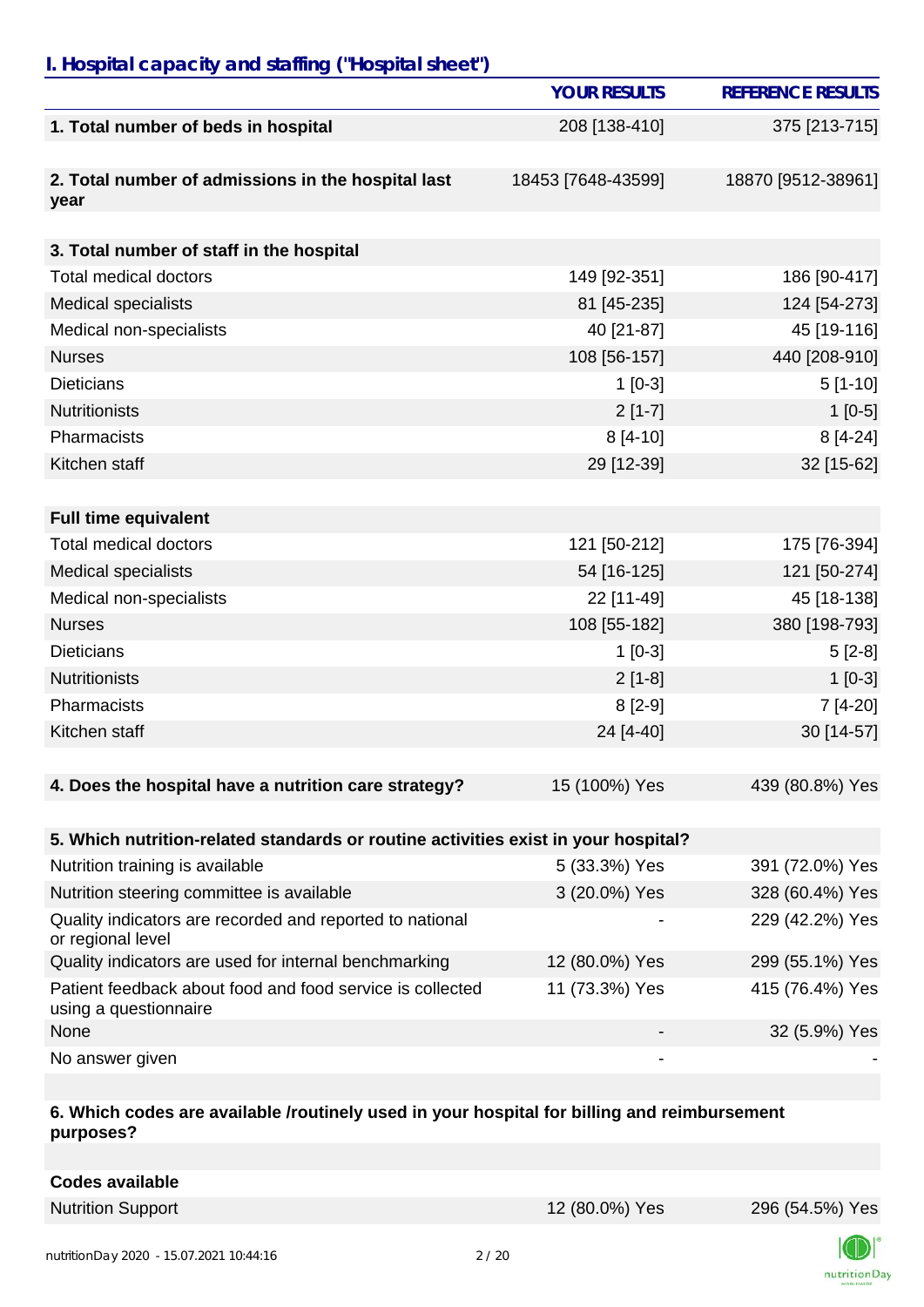| Oral nutrition supplements                                | 12 (80.0%) Yes | 219 (40.3%) Yes |
|-----------------------------------------------------------|----------------|-----------------|
| Parenteral nutrition                                      | 13 (86.7%) Yes | 349 (64.3%) Yes |
| <b>Enteral nutrition</b>                                  | 13 (86.7%) Yes | 327 (60.2%) Yes |
| Dietary counseling                                        | 6 (40.0%) Yes  | 232 (42.7%) Yes |
| Specific dietary interventions                            | 7 (46.7%) Yes  | 178 (32.8%) Yes |
| Screening for malnutrition                                | 1 (6.7%) Yes   | 195 (35.9%) Yes |
| Risk of malnutrition                                      | 2 (13.3%) Yes  | 160 (29.5%) Yes |
| Malnutrition (in general)                                 | 7 (46.7%) Yes  | 262 (48.3%) Yes |
| Severity of malnutrition (i.e. mild, moderate, severe)    | 6 (40.0%) Yes  | 251 (46.2%) Yes |
| No information available from billing/finance/controlling | 1 (6.7%) Yes   | 104 (19.2%) Yes |
| No answer given                                           |                |                 |
|                                                           |                |                 |
| <b>Codes routinely used</b>                               |                |                 |
| <b>Nutrition Support</b>                                  | 12 (80.0%) Yes | 264 (48.6%) Yes |
| Oral nutrition supplements                                | 12 (80.0%) Yes | 200 (36.8%) Yes |
| Parenteral nutrition                                      | 13 (86.7%) Yes | 326 (60.0%) Yes |
| <b>Enteral nutrition</b>                                  | 13 (86.7%) Yes | 310 (57.1%) Yes |
| Dietary counseling                                        | 6 (40.0%) Yes  | 208 (38.3%) Yes |
| Specific dietary interventions                            | 7 (46.7%) Yes  | 160 (29.5%) Yes |
| Screening for malnutrition                                | 1 (6.7%) Yes   | 162 (29.8%) Yes |
| <b>Risk of malnutrition</b>                               | 3 (20.0%) Yes  | 138 (25.4%) Yes |
| Malnutrition (in general)                                 | 6 (40.0%) Yes  | 238 (43.8%) Yes |
| Severity of malnutrition (i.e. mild, moderate, severe)    | 7 (46.7%) Yes  | 218 (40.1%) Yes |
| No information available from billing/finance/controlling | 1 (6.7%) Yes   | 115 (21.2%) Yes |
| No answer given                                           |                |                 |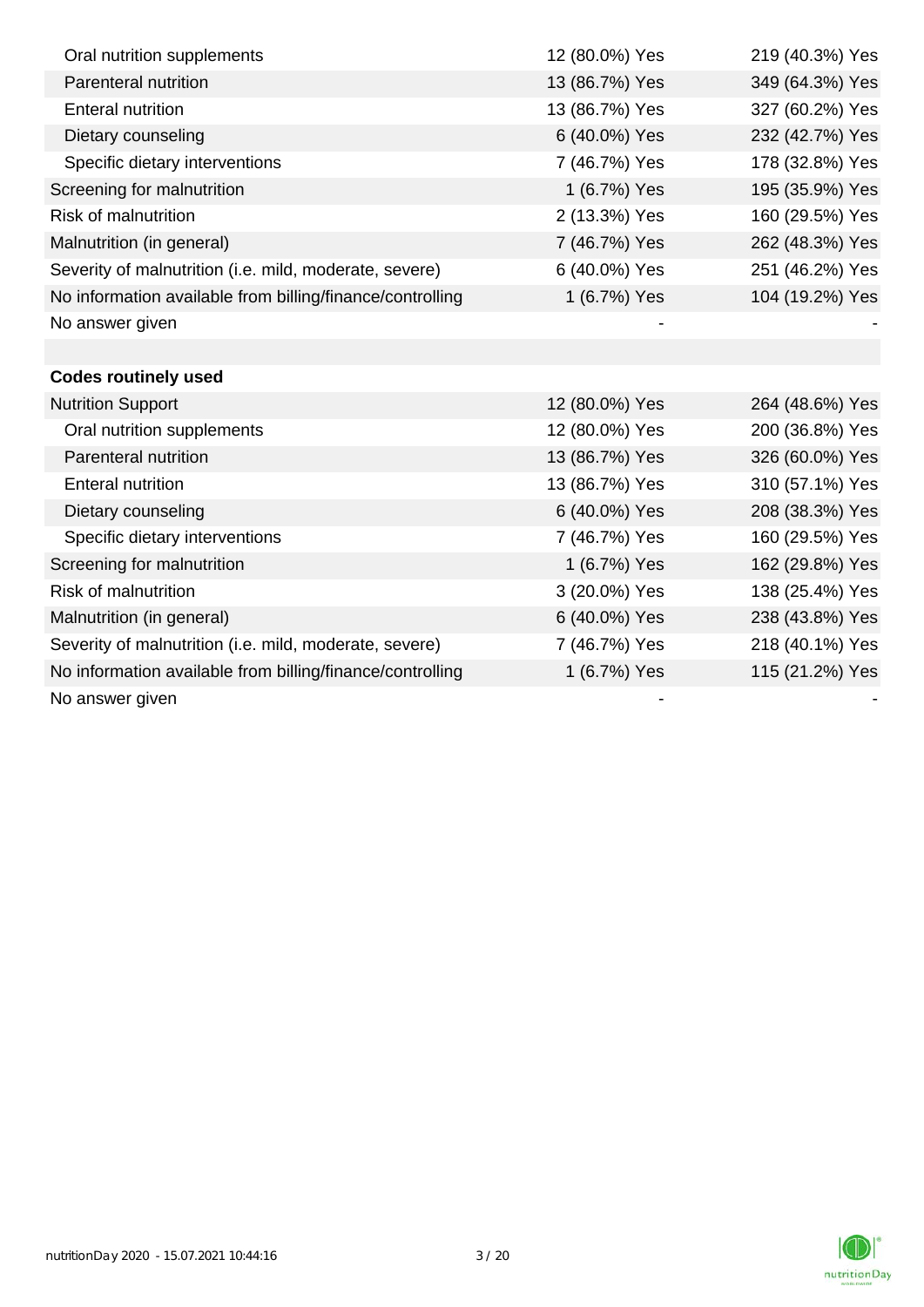# *II. Unit organisation and structures ("Sheet 1a/1b")*

|                                                                       | <b>YOUR RESULTS</b> | <b>REFERENCE RESULTS</b> |
|-----------------------------------------------------------------------|---------------------|--------------------------|
|                                                                       |                     |                          |
| Internal Medicine / General                                           | 12 (44.4%)          | 20.5%                    |
| Internal Medicine / Cardiology                                        | 2(7.4%)             | 4.3%                     |
| Internal Medicine / Gastroenterology & hepatology                     |                     | 7.6%                     |
| Internal Medicine / Geriatrics                                        |                     | 9.5%                     |
| Internal Medicine / Infectious diseases                               |                     | 0.5%                     |
| Internal Medicine / Nephrology                                        |                     | 1.3%                     |
| Internal Medicine / Oncology (incl. radiotherapy)                     | $3(11.1\%)$         | 8.0%                     |
| Interdisciplinary                                                     |                     | 2.9%                     |
| Long term care                                                        |                     | 2.6%                     |
| Neurology                                                             |                     | 4.0%                     |
| Surgery / General                                                     | 10 (37.0%)          | 14.5%                    |
| Surgery/ Cardiac/Vascular/Thoracic                                    |                     | 1.8%                     |
| Surgery / Neurosurgery                                                | $\overline{a}$      | 0.7%                     |
| Surgery / Orthopedic                                                  |                     | 3.5%                     |
| Trauma                                                                | -                   | 0.6%                     |
| Ear Nose Throat (ENT)                                                 |                     | 1.4%                     |
| Gynecology / Obstetrics                                               |                     | 1.6%                     |
| Pediatrics                                                            |                     | 0.4%                     |
| Psychiatry                                                            |                     | 1.0%                     |
| <b>Others</b>                                                         |                     | 13.2%                    |
|                                                                       |                     |                          |
| 2. Number of registered inpatients at noon                            | 60 [31-79]          | 24 [18-31]               |
|                                                                       |                     |                          |
| 3. Total bed capacity of the unit                                     | 64 [40-122]         | 29 [24-38]               |
| 4. Number of each type of staff in the unit for TODAY's morning shift |                     |                          |
|                                                                       |                     |                          |
| <b>Fully trained</b>                                                  |                     |                          |
| Medical doctors                                                       | $6[2-13]$           | $3[2-7]$                 |
| <b>Nurses</b>                                                         | $3[2-8]$            | $4[3-7]$                 |
| Nursing aides                                                         | $5[4-14]$           | $2[1-3]$                 |
| <b>Dieticians</b>                                                     | $0[0-1]$            | $1[0-1]$                 |
| <b>Nutritionists</b>                                                  | $1[1-2]$            | $0[0-1]$                 |
| Administrative staff                                                  | $1[1-3]$            | $1[0-1]$                 |
| Other staff involved in patient care                                  | $1[0-3]$            | $1[0-3]$                 |
|                                                                       |                     |                          |
| In training                                                           |                     |                          |
| <b>Medical doctors</b>                                                | $0[0-4]$            | $1[0-3]$                 |
| <b>Medical students</b>                                               | $0[0-0]$            | $0[0-2]$                 |
| <b>Nurses</b>                                                         | $0[0-2]$            | $1[0-2]$                 |
|                                                                       |                     |                          |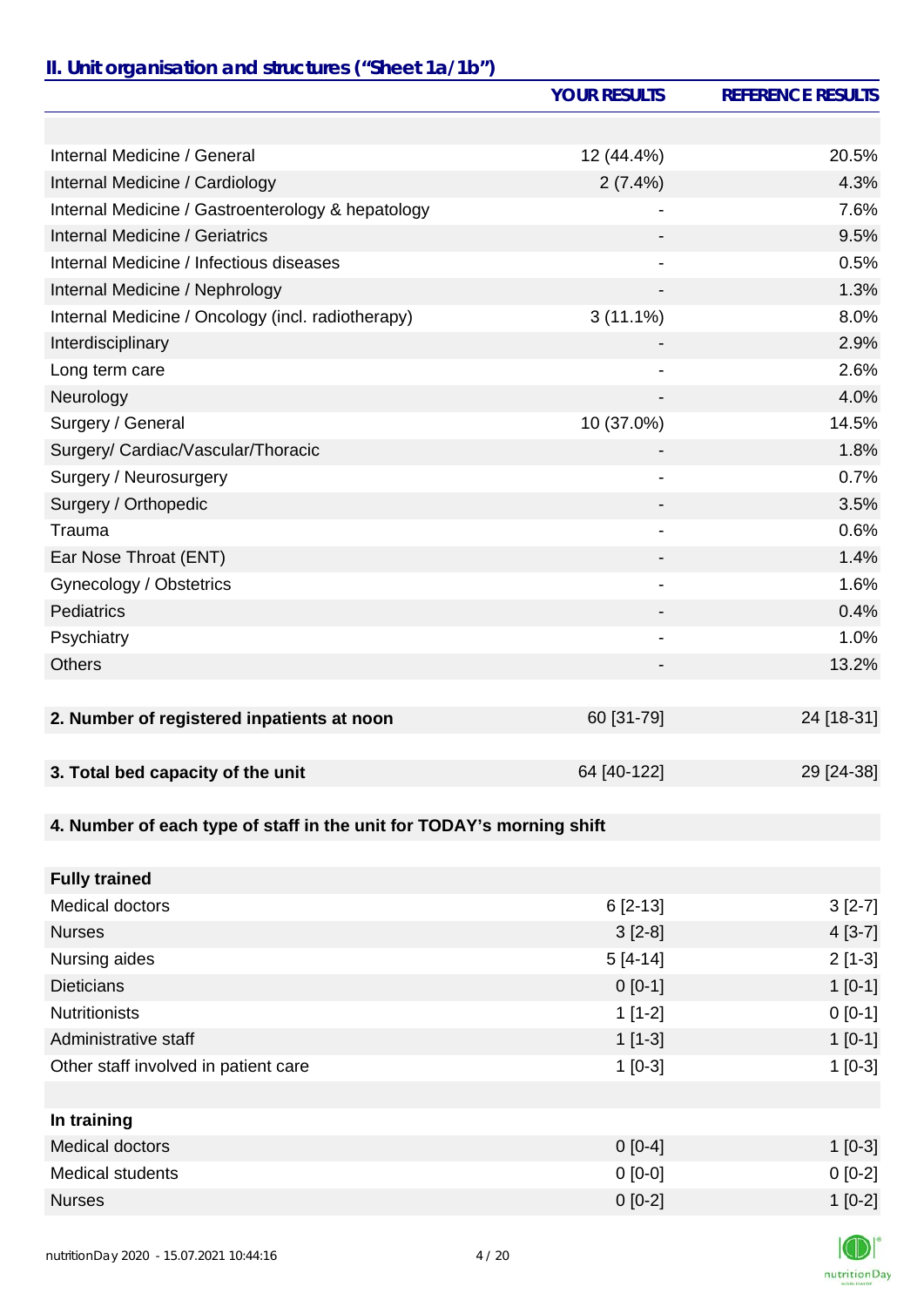| Nursing aides                                                                                       | $0[0-3]$       | $0[0-1]$         |
|-----------------------------------------------------------------------------------------------------|----------------|------------------|
| <b>Dieticians</b>                                                                                   | $0 [0-0]$      | $0 [0-0]$        |
| <b>Nutritionists</b>                                                                                | $0[0-1]$       | $0[0-0]$         |
| Other staff involved in patient care                                                                | $0$ [0-0]      | $0 [0-0]$        |
|                                                                                                     |                |                  |
| 5. Is there a nutrition support team in your hospital<br>available?                                 | 17 (63.0%) Yes | 936 (81.4%) Yes  |
| 6. Does the unit have a nutrition care strategy?                                                    | 24 (88.9%) Yes | 890 (77.4%) Yes  |
|                                                                                                     |                |                  |
| 7. Is there a person in your unit responsible for<br>nutrition care?                                | 24 (88.9%) Yes | 831 (72.3%) Yes  |
| 8. Is there a dietician, nutritionist or dietetic assistant<br>available for your unit?             | 24 (88.9%) Yes | 1155 (90.1%) Yes |
| 9. Is specific staff responsible for providing feeding<br>assistance to patients during meal times? | 4 (14.8%) Yes  | 662 (57.6%) Yes  |
| 10. How do you MAINLY screen/monitor patients for<br>malnutrition?                                  |                |                  |
| At admission                                                                                        |                |                  |
| No routine screening                                                                                | 2 (7.4%) Yes   | 101 (7.5%) Yes   |
| No fixed criteria                                                                                   | 1 (3.7%) Yes   | 13 (0.97%) Yes   |
| Experience / visual assessment only                                                                 |                | 85 (6.3%) Yes    |
| Weighing / BMI only                                                                                 | 1 (3.7%) Yes   | 193 (14.3%) Yes  |
| Nutritional Risk Screening (NRS) 2002                                                               | 2 (7.4%) Yes   | 455 (33.8%) Yes  |
| <b>Malnutrition Universal Screening Tool (MUST)</b>                                                 | 5 (18.5%) Yes  | 86 (6.4%) Yes    |
| Malnutrition Screening tool (MST)                                                                   | 10 (37.0%) Yes | 94 (7.0%) Yes    |
| <b>SNAQ</b>                                                                                         |                | 27 (2.0%) Yes    |
| Other formal tool                                                                                   | 6 (22.2%) Yes  | 218 (16.2%) Yes  |
| I do not know                                                                                       |                | 10 (0.74%) Yes   |
| Missing                                                                                             |                | 64 (4.8%)        |
|                                                                                                     |                |                  |
| <b>During hospital stay</b>                                                                         |                |                  |
| No routine monitoring                                                                               | 4 (14.8%) Yes  | 120 (8.9%) Yes   |
| No fixed criteria                                                                                   | 4 (14.8%) Yes  | 101 (7.5%) Yes   |
| Experience / visual assessment only                                                                 | 6 (22.2%) Yes  | 212 (15.8%) Yes  |
| Weighing / BMI only                                                                                 |                | 438 (32.5%) Yes  |
| Other formal tool                                                                                   | 12 (44.4%) Yes | 378 (28.1%) Yes  |
| I do not know                                                                                       | 1 (3.7%) Yes   | 33 (2.5%) Yes    |
| Missing                                                                                             |                | 64 (4.8%)        |
|                                                                                                     |                |                  |
| 11a. Do you routinely use guidelines or standards for<br>nutrition care?                            | 25 (100%) Yes  | 954 (85.2%) Yes  |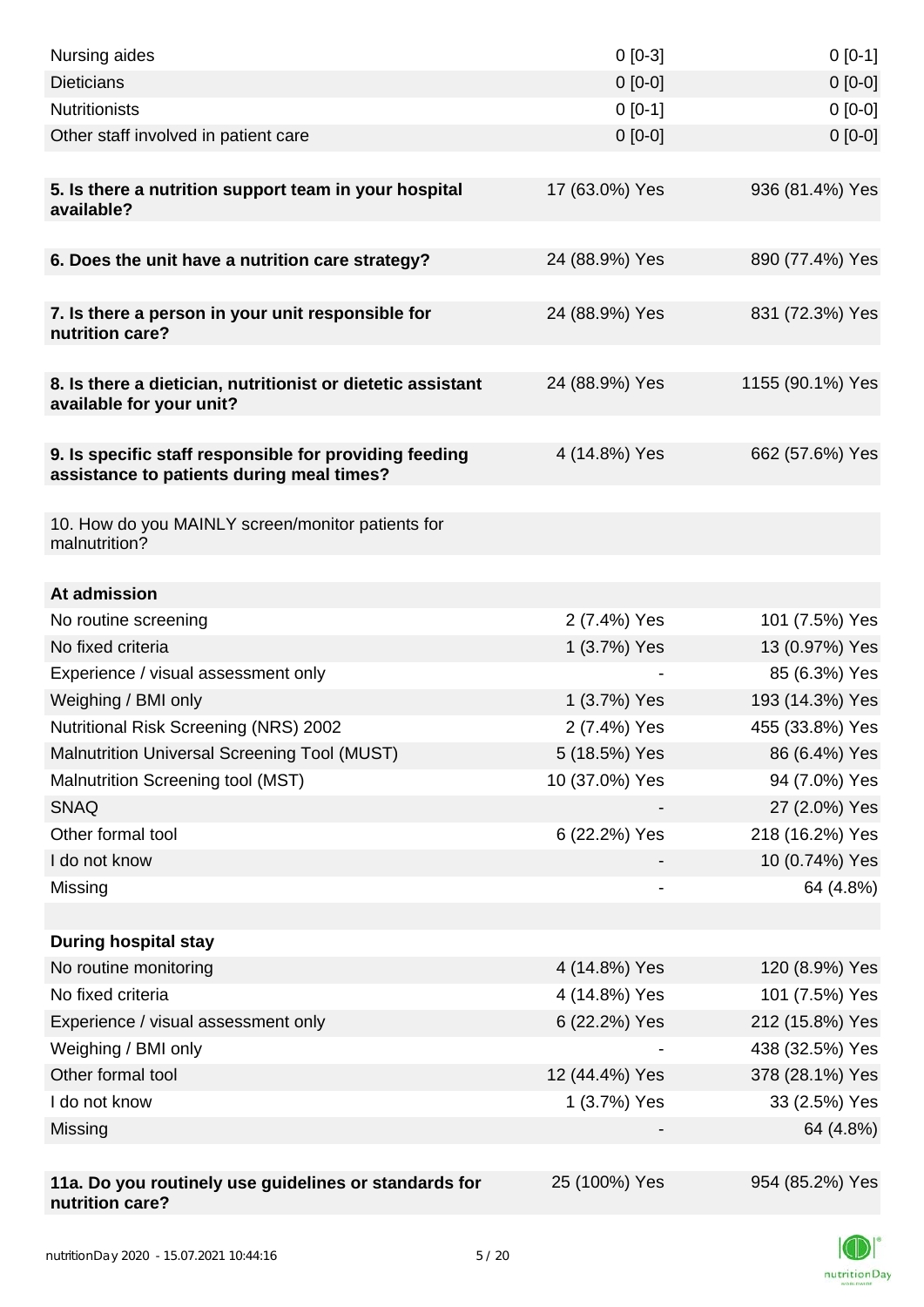| 9 (36.0%) Yes | 266 (27.9%) Yes |
|---------------|-----------------|
|               | 148 (15.5%) Yes |
| 9 (36.0%) Yes | 355 (37.2%) Yes |
| 2 (8.0%) Yes  | 58 (6.1%) Yes   |
| 4 (16.0%) Yes | 111 (11.6%) Yes |
|               | 8 (0.84%) Yes   |
| $1(4.0\%)$    | $8(0.84\%)$     |
|               |                 |

## **12. What is routinely done in your unit for given patient groups?**

| At risk                                                    |                |                 |
|------------------------------------------------------------|----------------|-----------------|
| Watchful waiting                                           | 13 (48.1%) Yes | 355 (26.4%) Yes |
| Discuss nutrition care activities during ward rounds       | 18 (66.7%) Yes | 572 (42.5%) Yes |
| Develop an individual nutrition care plan                  | 17 (63.0%) Yes | 675 (50.1%) Yes |
| Initiate treatment / nutrition intervention                | 17 (63.0%) Yes | 739 (54.9%) Yes |
| Consult a nutrition expert (dietician, nutritionist, etc.) | 16 (59.3%) Yes | 739 (54.9%) Yes |
| Consult a medical professional                             | 6 (22.2%) Yes  | 472 (35.1%) Yes |
| Calculate energy requirements                              | 16 (59.3%) Yes | 593 (44.1%) Yes |
| Calculate protein requirements                             | 16 (59.3%) Yes | 574 (42.6%) Yes |
|                                                            |                |                 |
| <b>Malnourished</b>                                        |                |                 |
| Watchful waiting                                           | 16 (59.3%) Yes | 252 (18.7%) Yes |
| Discuss nutrition care activities during ward rounds       | 17 (63.0%) Yes | 614 (45.6%) Yes |
| Develop an individual nutrition care plan                  | 21 (77.8%) Yes | 739 (54.9%) Yes |
| Initiate treatment / nutrition intervention                | 19 (70.4%) Yes | 797 (59.2%) Yes |
| Consult a nutrition expert (dietician, nutritionist, etc.) | 19 (70.4%) Yes | 729 (54.2%) Yes |
| Consult a medical professional                             | 13 (48.1%) Yes | 540 (40.1%) Yes |
| Calculate energy requirements                              | 21 (77.8%) Yes | 686 (51.0%) Yes |
| Calculate protein requirements                             | 21 (77.8%) Yes | 670 (49.8%) Yes |
|                                                            |                |                 |
| <b>Every patient</b>                                       |                |                 |
| Watchful waiting                                           | 5 (18.5%) Yes  | 668 (49.6%) Yes |
| Discuss nutrition care activities during ward rounds       | 2 (7.4%) Yes   | 331 (24.6%) Yes |
| Develop an individual nutrition care plan                  | 1 (3.7%) Yes   | 220 (16.3%) Yes |
| Initiate treatment / nutrition intervention                | 1 (3.7%) Yes   | 173 (12.9%) Yes |
| Consult a nutrition expert (dietician, nutritionist, etc.) | 3 (11.1%) Yes  | 256 (19.0%) Yes |
| Consult a medical professional                             | 10 (37.0%) Yes | 267 (19.8%) Yes |
| Calculate energy requirements                              |                | 166 (12.3%) Yes |
| Calculate protein requirements                             |                | 148 (11.0%) Yes |
|                                                            |                |                 |

#### **Never**

Watchful waiting  $95 (7.1\%)$  Yes

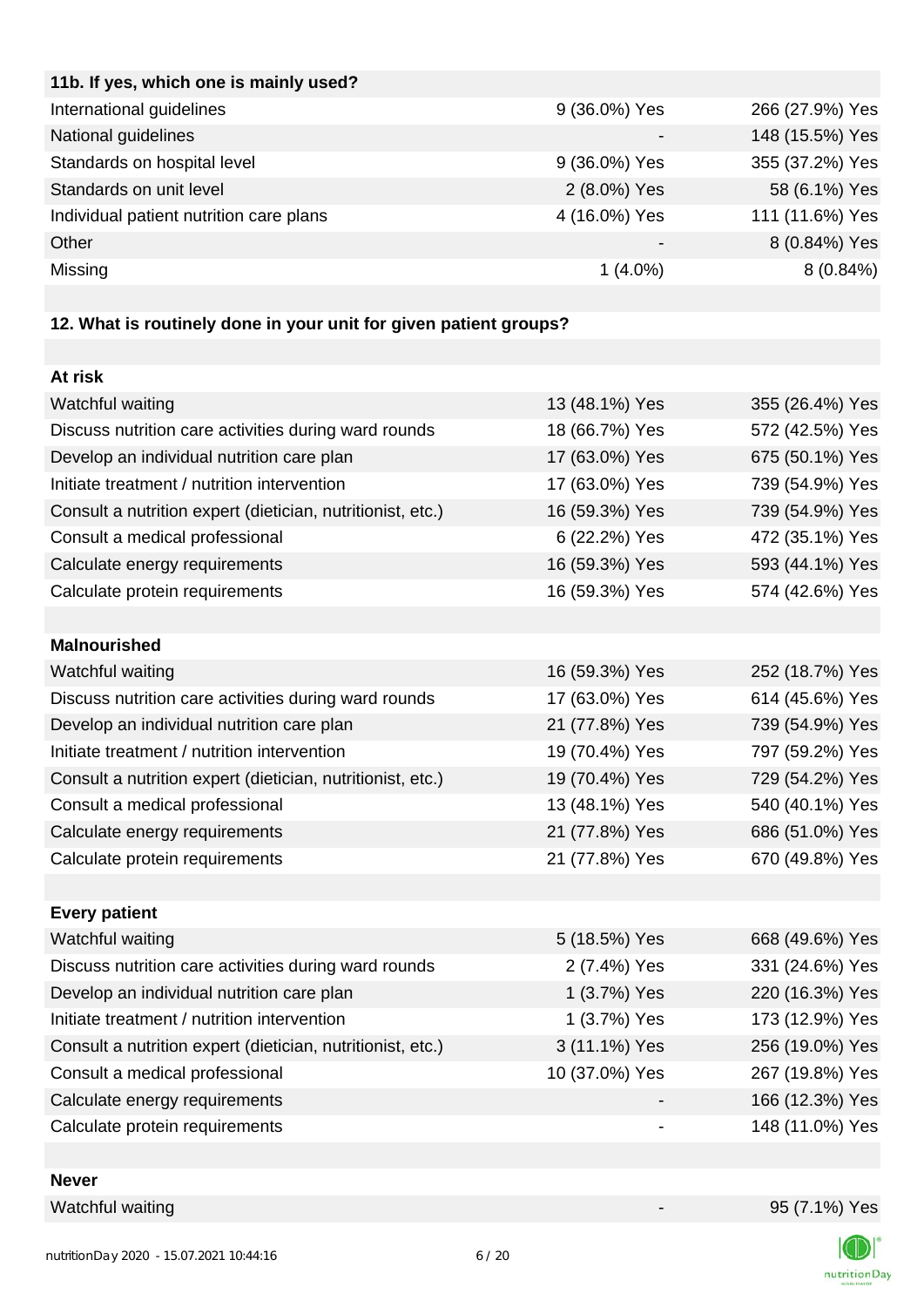| Discuss nutrition care activities during ward rounds               |                | 58 (4.3%) Yes    |
|--------------------------------------------------------------------|----------------|------------------|
| Develop an individual nutrition care plan                          | 1 (3.7%) Yes   | 40 (3.0%) Yes    |
| Initiate treatment / nutrition intervention                        |                | 22 (1.6%) Yes    |
| Consult a nutrition expert (dietician, nutritionist, etc.)         |                | 20 (1.5%) Yes    |
| Consult a medical professional                                     |                | 124 (9.2%) Yes   |
| Calculate energy requirements                                      |                | 120 (8.9%) Yes   |
| Calculate protein requirements                                     | $\blacksquare$ | 139 (10.3%) Yes  |
|                                                                    |                |                  |
| I do not know                                                      |                |                  |
| Watchful waiting                                                   | 3 (11.1%) Yes  | 70 (5.2%) Yes    |
| Discuss nutrition care activities during ward rounds               | 2 (7.4%) Yes   | 49 (3.6%) Yes    |
| Develop an individual nutrition care plan                          |                | 43 (3.2%) Yes    |
| Initiate treatment / nutrition intervention                        |                | 37 (2.7%) Yes    |
| Consult a nutrition expert (dietician, nutritionist, etc.)         |                | 39 (2.9%) Yes    |
| Consult a medical professional                                     | 4 (14.8%) Yes  | 96 (7.1%) Yes    |
| Calculate energy requirements                                      |                | 68 (5.1%) Yes    |
| Calculate protein requirements                                     |                | 75 (5.6%) Yes    |
|                                                                    |                |                  |
| 13. When do you routinely weigh your patients?                     |                |                  |
| at admission                                                       | 20 (74.1%) Yes | 878 (65.2%) Yes  |
| Within 24 hours                                                    | 4 (14.8%) Yes  | 203 (15.1%) Yes  |
| Within 48 hours                                                    |                | 74 (5.5%) Yes    |
| Within 72 hours                                                    |                | 32 (2.4%) Yes    |
| Every week                                                         | 12 (44.4%) Yes | 631 (46.9%) Yes  |
| Occasionally                                                       | 2 (7.4%) Yes   | 153 (11.4%) Yes  |
| When requested                                                     | 15 (55.6%) Yes | 707 (52.5%) Yes  |
| At discharge                                                       | 2 (7.4%) Yes   | 65 (4.8%) Yes    |
| Never                                                              |                | 12 (0.89%) Yes   |
| I do not know                                                      |                | 8 (0.59%) Yes    |
| No answer given                                                    |                | 64 (4.8%)        |
|                                                                    |                |                  |
| 14. What do you do to support adequate food intake of patients?    |                |                  |
| Offer additional meals or in between snacks                        | 25 (92.6%) Yes | 1043 (77.5%) Yes |
| Offer meal choices                                                 | 17 (63.0%) Yes | 989 (73.5%) Yes  |
| Offer different portion sizes                                      | 13 (48.1%) Yes | 900 (66.9%) Yes  |
| Consider food presentation                                         | 22 (81.5%) Yes | 460 (34.2%) Yes  |
| Change food texture/consistency as needed                          | 27 (100%) Yes  | 1106 (82.2%) Yes |
| Consider patient problems with eating and drinking                 | 25 (92.6%) Yes | 1111 (82.5%) Yes |
| Ensure that mealtimes are undisturbed/protected<br>mealtime policy | 1 (3.7%) Yes   | 399 (29.6%) Yes  |
| Promote positive eating environment                                | 4 (14.8%) Yes  | 493 (36.6%) Yes  |
| Consider cultural/religious preferences                            | 19 (70.4%) Yes | 999 (74.2%) Yes  |
| Consider patient allergies / intolerances                          | 19 (70.4%) Yes | 1163 (86.4%) Yes |
| Other                                                              | 2 (7.4%) Yes   | 101 (7.5%) Yes   |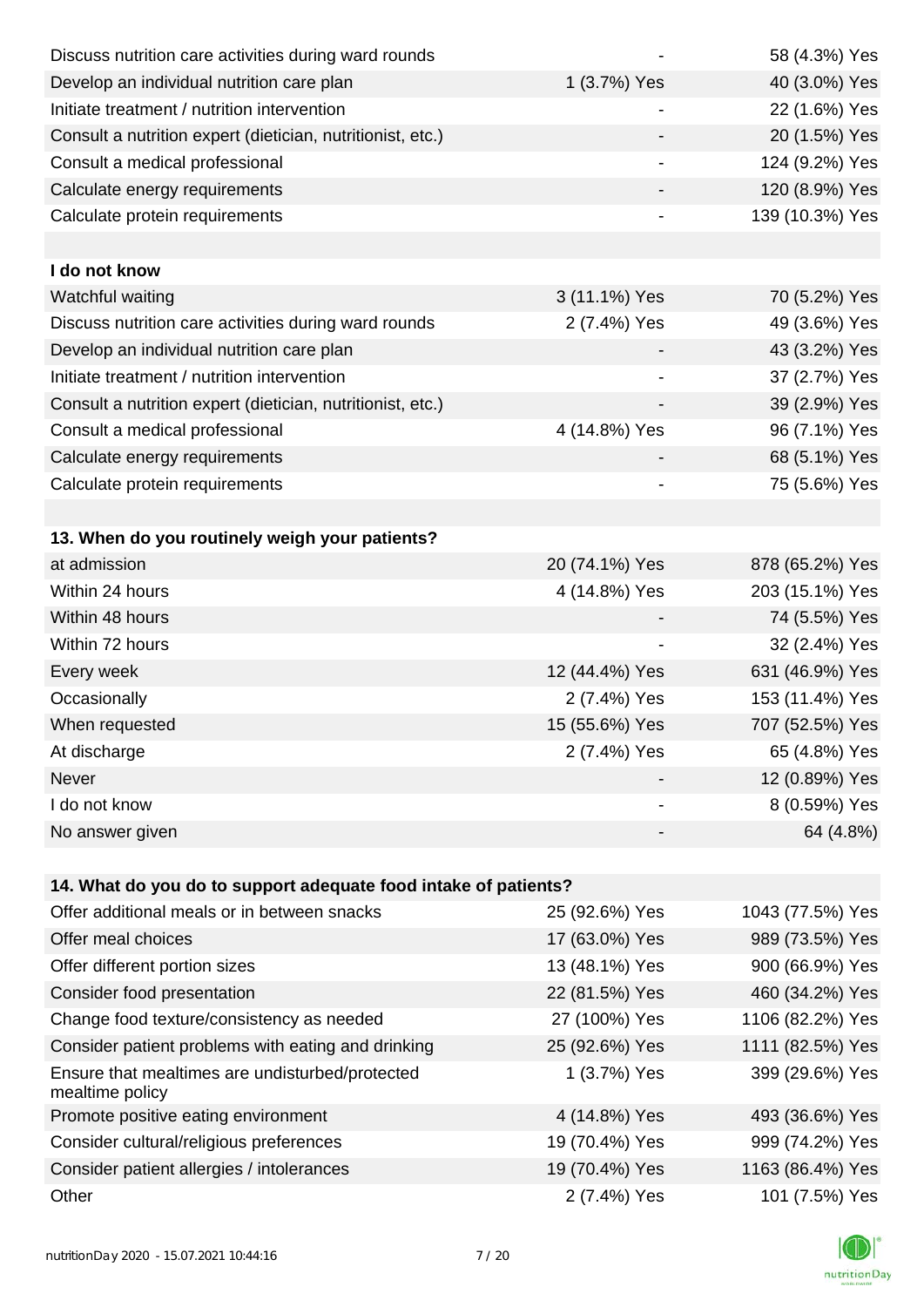| I do not know                                                                        | 1 (3.7%) Yes                 | 23 (1.7%) Yes   |
|--------------------------------------------------------------------------------------|------------------------------|-----------------|
| No answer given                                                                      |                              | 64 (4.8%)       |
|                                                                                      |                              |                 |
| 15. Which nutrition-related standards or routine activities exist in your unit?      |                              |                 |
| Nutrition training is available                                                      | 13 (48.1%) Yes               | 772 (57.4%) Yes |
| Reporting of nutrition related information to hospital<br>managers                   | 11 (40.7%) Yes               | 544 (40.4%) Yes |
| Quality indicators are recorded and reported to national<br>or regional level        |                              | 422 (31.4%) Yes |
| Quality indicators are used for internal benchmarking                                | 19 (70.4%) Yes               | 494 (36.7%) Yes |
| Patient feedback about food and food service is collected<br>using a questionnaire   | 22 (81.5%) Yes               | 805 (59.8%) Yes |
| None                                                                                 | $\qquad \qquad \blacksquare$ | 38 (2.8%) Yes   |
| I do not know                                                                        |                              | 59 (4.4%) Yes   |
| No answer given                                                                      |                              | 196 (14.6%)     |
|                                                                                      |                              |                 |
| 16. At admission what is asked and documented?                                       |                              |                 |
| Change in weight                                                                     | 22 (81.5%) Yes               | 985 (73.2%) Yes |
| Eating habits/difficulties                                                           | 14 (51.9%) Yes               | 932 (69.2%) Yes |
| Nutrition before admission                                                           | 3 (11.1%) Yes                | 746 (55.4%) Yes |
| None                                                                                 |                              | 20 (1.5%) Yes   |
| I do not know                                                                        | 3 (11.1%) Yes                | 39 (2.9%) Yes   |
| No answer given                                                                      |                              | 196 (14.6%)     |
|                                                                                      |                              |                 |
| 17. On what forms is there a specific part about eating, nutrition or malnutrition?  |                              |                 |
|                                                                                      |                              |                 |
| a. Patient Record has a section for                                                  |                              |                 |
| indicating if the patient is malnourished or at risk of<br>malnutrition              | 23 (85.2%) Yes               | 965 (71.7%) Yes |
| nutrition treatment                                                                  | 14 (51.9%) Yes               | 759 (56.4%) Yes |
| None                                                                                 |                              | 53 (3.9%) Yes   |
| I do not know                                                                        |                              | 40 (3.0%) Yes   |
|                                                                                      |                              |                 |
| b. Discharge Letter                                                                  |                              |                 |
| summarizes nutrition treatment received during stay                                  | 6 (22.2%) Yes                | 573 (42.6%) Yes |
| makes future nutrition-related recommendations                                       | 19 (70.4%) Yes               | 775 (57.6%) Yes |
| None                                                                                 |                              | 112 (8.3%) Yes  |
| I do not know                                                                        | 6 (22.2%) Yes                | 136 (10.1%) Yes |
|                                                                                      |                              |                 |
| 18. Do you provide brochures about malnutrition to<br>at risk/malnourished patients? | 6 (33.3%) Yes                | 475 (44.9%) Yes |
|                                                                                      |                              |                 |
| 19. Who filled in this sheet?                                                        |                              |                 |
| Head staff                                                                           |                              | 369 (27.4%) Yes |
| Dietician                                                                            | 22 (81.5%) Yes               | 641 (47.6%) Yes |
| <b>Nurse</b>                                                                         | 2 (7.4%) Yes                 | 339 (25.2%) Yes |
|                                                                                      |                              |                 |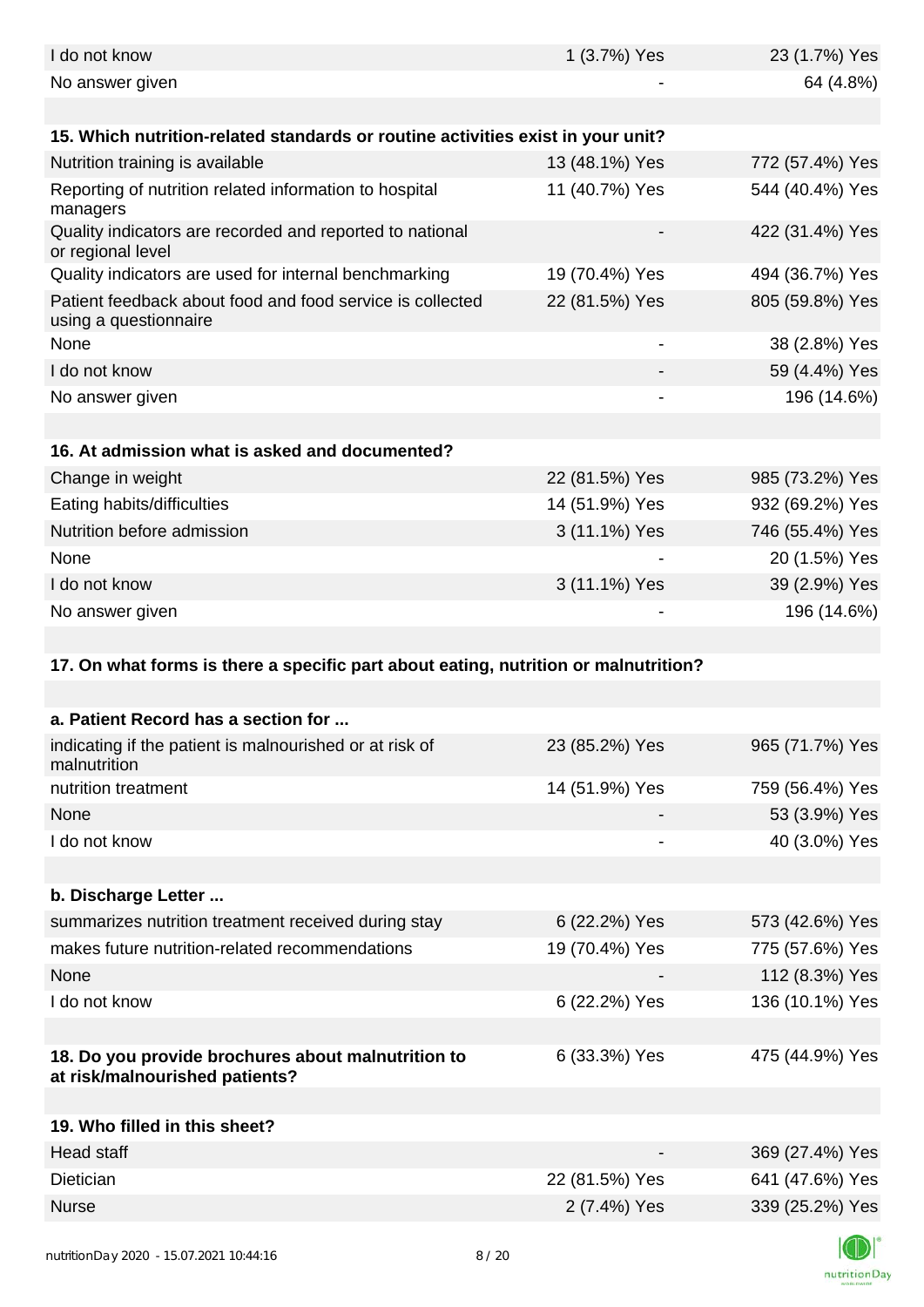| Physician            | 2 (7.4%) Yes             | 140 (10.4%) Yes |
|----------------------|--------------------------|-----------------|
| Administrative staff |                          | 22 (1.6%) Yes   |
| Other                | 2 (7.4%) Yes             | 87 (6.5%) Yes   |
| None                 | $\overline{\phantom{0}}$ |                 |
| I do not know        |                          | 16 (1.2%) Yes   |

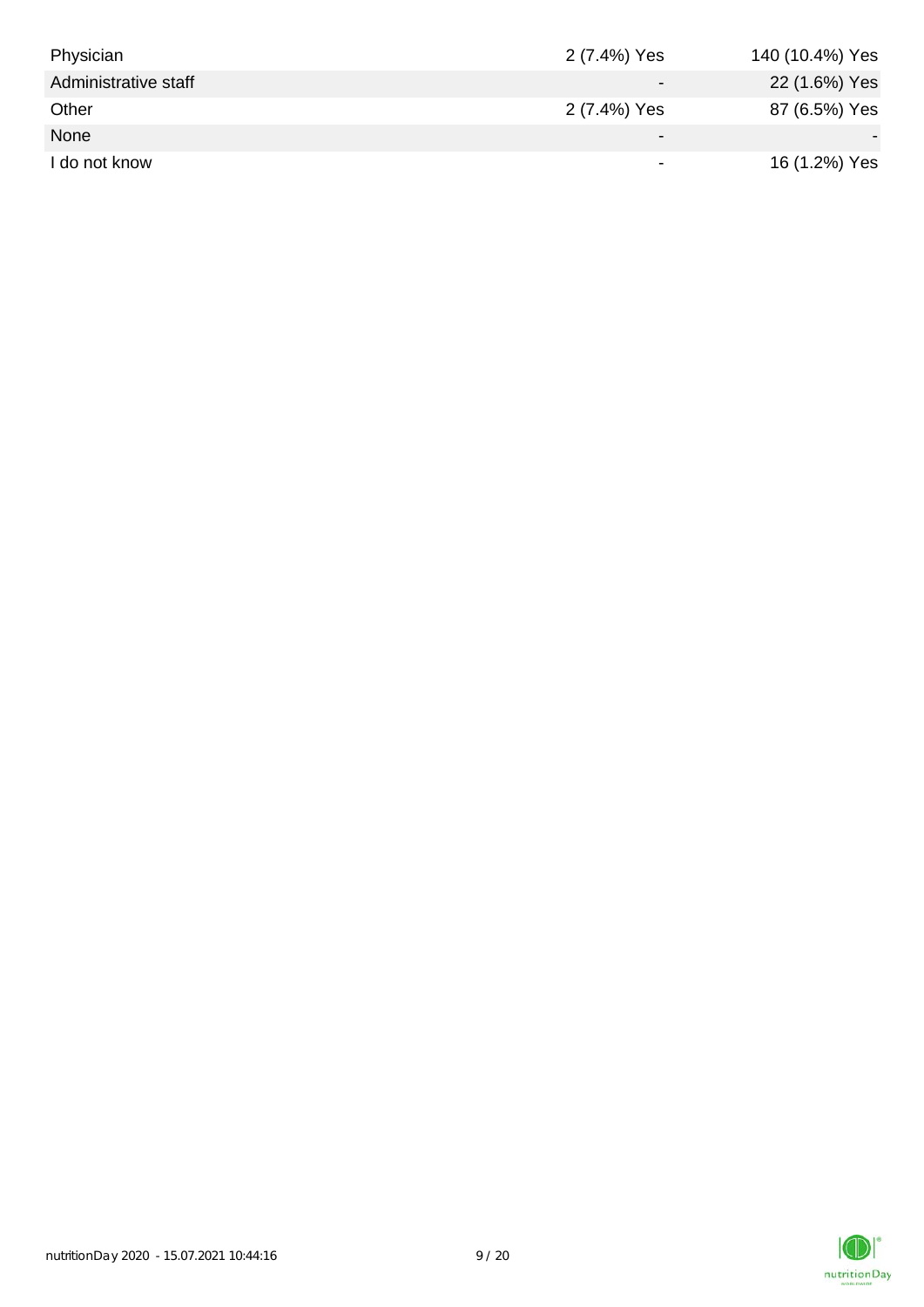|                                                                                         | <b>YOUR RESULTS</b> | <b>REFERENCE RESULTS</b> |
|-----------------------------------------------------------------------------------------|---------------------|--------------------------|
|                                                                                         |                     |                          |
| Total                                                                                   | 784                 | 24938                    |
| Age                                                                                     | 59 [42-73]          | 67 [52-79]               |
| Female                                                                                  | 384 (49.0%)         | 12350 (49.5%)            |
| Weight                                                                                  | 66.1±14.9           | 70.6±18.8                |
| Height                                                                                  | $163 + 10$          | $166 + 10$               |
| <b>BMI</b>                                                                              | $24.9 + 5.4$        | $25.6 + 5.9$             |
|                                                                                         |                     |                          |
| 1. This hospital admission was                                                          |                     |                          |
| planned                                                                                 | 123 (15.7%)         | 8897 (35.7%)             |
| an emergency                                                                            | 602 (76.8%)         | 14095 (56.5%)            |
| I do not know                                                                           | 59 (7.5%)           | 1946 (7.8%)              |
| No answer given                                                                         |                     |                          |
|                                                                                         |                     |                          |
| 2a. Diagnosis at admission                                                              |                     |                          |
| 0100 Infectious and parasitic diseases                                                  | 114 (14.5%)         | 2401 (9.6%)              |
| 0200 Neoplasms                                                                          | 124 (15.8%)         | 4540 (18.2%)             |
| 0300 Blood and bloodforming organs and the immune<br>mechanism                          | 45 (5.7%)           | 1745 (7.0%)              |
| 0400 Endocrine, nutritional and metabolic diseases                                      | 118 (15.1%)         | 3135 (12.6%)             |
| 0500 Mental health                                                                      | 21(2.7%)            | 1229 (4.9%)              |
| 0600 Nervous system                                                                     | 44 (5.6%)           | 2384 (9.6%)              |
| 0700 Eye and adnexa                                                                     | 7(0.89%)            | 314 (1.3%)               |
| 0800 Ear and mastoid process                                                            | 2(0.26%)            | 143 (0.57%)              |
| 0900 Circulatory system                                                                 | 159 (20.3%)         | 5456 (21.9%)             |
| 1000 Respiratory system                                                                 | 142 (18.1%)         | 3828 (15.4%)             |
| 1100 Digestive system                                                                   | 119 (15.2%)         | 6160 (24.7%)             |
| 1200 Skin and subcutaneous tissue                                                       | 63 (8.0%)           | 1185 (4.8%)              |
| 1300 Musculoskeletal system and connective tissue                                       | 69 (8.8%)           | 4086 (16.4%)             |
| 1400 Genitourinary system                                                               | 55 (7.0%)           | 2781 (11.2%)             |
| 1500 Pregnancy, childbirth and the puerperium                                           | 34 (4.3%)           | 294 (1.2%)               |
| 1600 Conditions originating in the perinatal period                                     | 10 (1.3%)           | 55 (0.22%)               |
| 1700 Congenital/chromosomal abnormalities                                               | 1(0.13%)            | 57 (0.23%)               |
| 1800 Symptoms, signs, abnormal clinical/lab findings                                    | 10 (1.3%)           | 1374 (5.5%)              |
| 1900 Injury, poisoning                                                                  | 10 (1.3%)           | 699 (2.8%)               |
| 2000 External causes of morbidity and mortality (e.g.<br>transport accidents, assaults) | 35 (4.5%)           | 760 (3.0%)               |
| 2100 Factors influencing health status and contact with<br>health services              | $4(0.51\%)$         | 967 (3.9%)               |
| No answer given                                                                         |                     |                          |

### **3. Which conditions/comorbidities does this patient have?**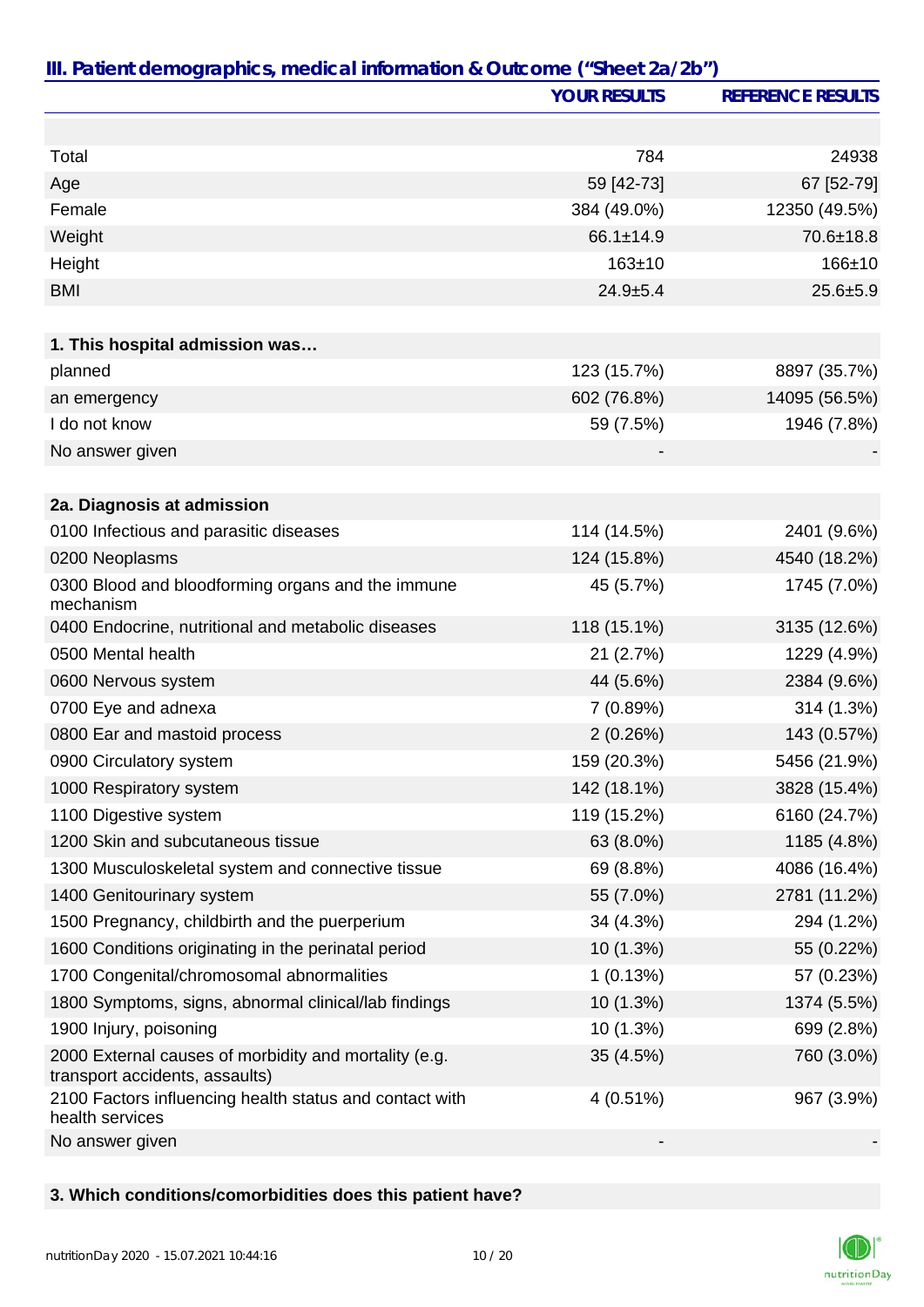| Cardiac insufficiency                                | 142 (18.2%) | 4815 (20.0%)  |
|------------------------------------------------------|-------------|---------------|
| Myocardial infarction                                | 31 (4.0%)   | 1295 (5.4%)   |
| Chronic lung disease                                 | 92 (11.8%)  | 3095 (12.9%)  |
| Cerebral vascular disease                            | 39 (5.0%)   | 2104 (8.8%)   |
| Peripheral vascular disease                          | 60 (7.7%)   | 2576 (10.7%)  |
| Chronic liver disease                                | 22 (2.8%)   | 1387 (5.8%)   |
| Chronic kidney disease                               | 87 (11.2%)  | 2780 (11.6%)  |
| <b>Diabetes</b>                                      | 167 (21.4%) | 5493 (22.8%)  |
| Cancer                                               | 116 (14.8%) | 5291 (22.0%)  |
| Infection                                            | 148 (18.9%) | 3401 (14.2%)  |
| Dementia                                             | 15 (1.9%)   | 1201 (5.0%)   |
| Major depressive disorder                            | 19 (2.4%)   | 1146 (4.8%)   |
| Other chronic mental disorder                        | 19 (2.4%)   | 1129 (4.7%)   |
| Other chronic disease                                | 206 (26.3%) | 6182 (25.7%)  |
| None                                                 | 166 (21.2%) | 4918 (19.7%)  |
|                                                      |             |               |
| 4a. Previous operation during this hospital stay     |             |               |
| Yes, planned                                         | 138 (17.6%) | 4588 (18.4%)  |
| Yes, acute                                           | 63 (8.0%)   | 1540 (6.2%)   |
| <b>No</b>                                            | 580 (74.0%) | 15619 (62.6%) |
| I do not know                                        | 2(0.26%)    | 235 (0.94%)   |
| Missing                                              | 1(0.13%)    | 2956 (11.9%)  |
|                                                      |             |               |
| Days since operation                                 | $6[2-20]$   | $4[1-13]$     |
|                                                      |             |               |
| 4b. Planned operation during this hospital stay      |             |               |
| Yes, today or tomorrow                               | 120 (15.3%) | 1928 (7.7%)   |
| Yes, later                                           | 87 (11.1%)  | 1364 (5.5%)   |
| No                                                   | 571 (72.8%) | 17466 (70.0%) |
| I do not know                                        | 3(0.38%)    | 777 (3.1%)    |
| Missing                                              | 3(0.38%)    | 3403 (13.6%)  |
|                                                      |             |               |
| 5. Previous ICU admission during this hospital stay? | 106 (13.5%) | 2367 (10.6%)  |
| (Yes)                                                |             |               |
| 6. Is this patient terminally ill?                   | 31 (4.0%)   | 1518 (6.1%)   |
|                                                      |             |               |
| 7. Fluid status                                      |             |               |
| Normal                                               | 702 (89.5%) | 19053 (76.4%) |
| Overloaded                                           | 10 (1.3%)   | 1296 (5.2%)   |
| Dehydrated                                           | 28 (3.6%)   | 1231 (4.9%)   |
| I do not know                                        | 44 (5.6%)   | 3358 (13.5%)  |
| Missing                                              |             |               |
|                                                      |             |               |

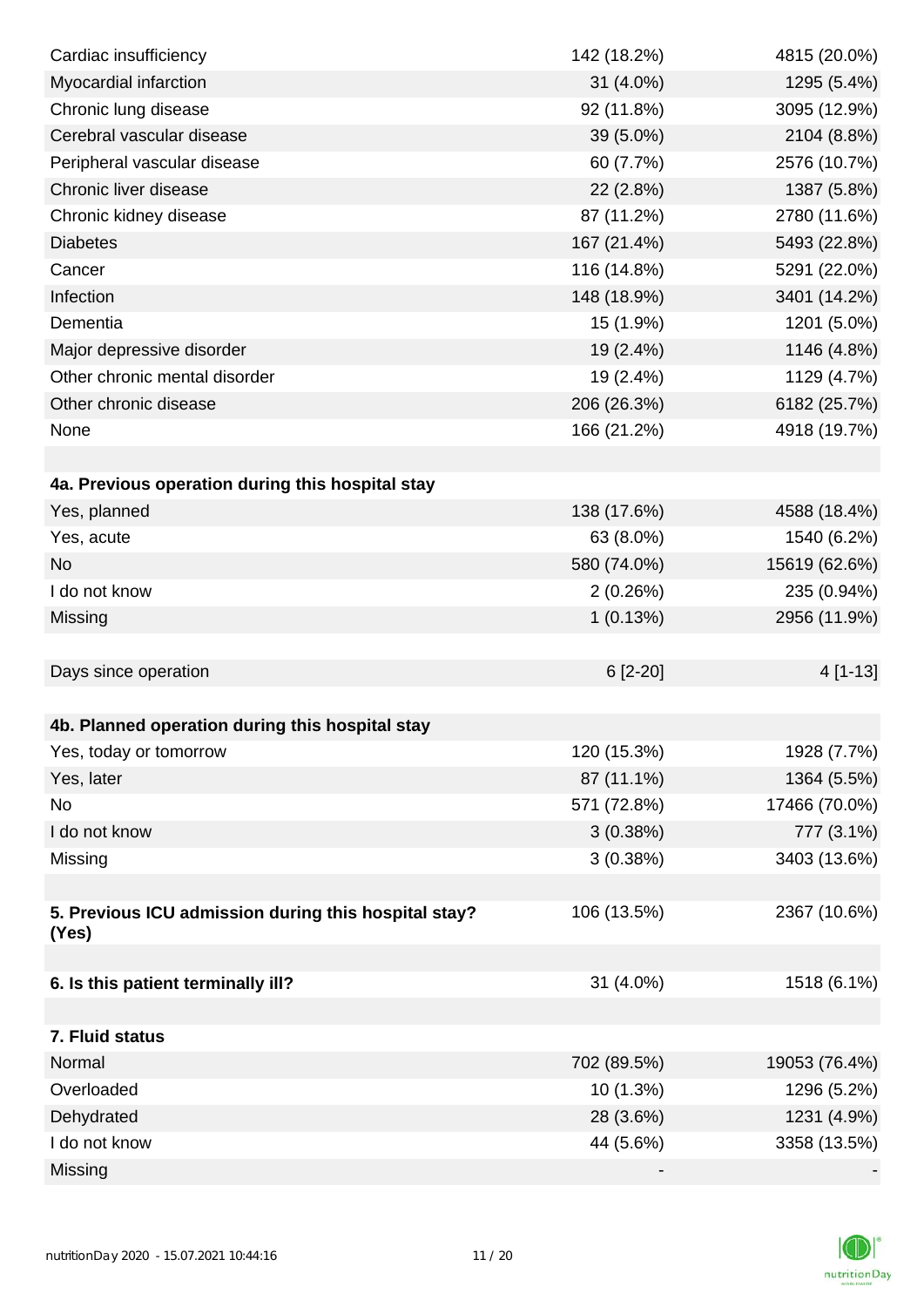| 8. Number of different medications planned                                               |             |               |
|------------------------------------------------------------------------------------------|-------------|---------------|
| Oral                                                                                     | $4[2-6]$    | $5[2-8]$      |
| Other                                                                                    | $2[1-4]$    | $2[1-4]$      |
|                                                                                          |             |               |
| 9. Was this patient identified as malnourished or at risk of malnutrition?               |             |               |
| Malnourished                                                                             | 117 (14.9%) | 3162 (12.7%)  |
| At risk                                                                                  | 211 (26.9%) | 4616 (18.5%)  |
| <b>No</b>                                                                                | 436 (55.6%) | 15318 (61.4%) |
| I do not know                                                                            | 20 (2.6%)   | 1842 (7.4%)   |
| Missing                                                                                  |             |               |
|                                                                                          |             |               |
| 10. IV Fluids                                                                            |             |               |
| Electrolyte solution (NaCl, Ringers lactate, etc)                                        | 444 (56.6%) | 8176 (32.8%)  |
| 5% Glucose solution                                                                      | 13 (1.7%)   | 2128 (8.5%)   |
|                                                                                          |             |               |
| 11. Number of ONS drinks planned                                                         | $0[0-0]$    | $0[0-0]$      |
|                                                                                          |             |               |
| 12. Nutrition intake                                                                     |             |               |
| Regular hospital food                                                                    | 350 (44.6%) | 15131 (60.7%) |
| Fortified/enriched hospital food                                                         | 47 (6.0%)   | 3290 (13.2%)  |
| Protein/energy supplement (e.g. ONS drinks)                                              | 87 (11.1%)  | 4070 (16.3%)  |
| <b>Enteral nutrition</b>                                                                 | 55 (7.0%)   | 1106 (4.4%)   |
| Parenteral nutrition                                                                     | 36 (4.6%)   | 1022 (4.1%)   |
| Special diet                                                                             | 268 (34.2%) | 7501 (30.1%)  |
| None                                                                                     | 41 (5.2%)   | 982 (3.9%)    |
|                                                                                          |             |               |
| 13a. All lines and Tubes                                                                 |             |               |
| <b>Central Venous</b>                                                                    | 92 (11.7%)  | 2136 (9.6%)   |
| Peripheral venous access                                                                 | 492 (62.8%) | 11129 (49.9%) |
| Nasogastric                                                                              | 45 (5.7%)   | 528 (2.4%)    |
| Nasojejunal                                                                              | 7(0.89%)    | 115 (0.52%)   |
| Nasoduadenal                                                                             | 2(0.26%)    | 82 (0.37%)    |
| Enterostoma                                                                              | 2(0.26%)    | 100 (0.45%)   |
| Percutaneous endoscopy/surgical gastrostomy                                              | 12 (1.5%)   | 216 (0.97%)   |
| Percutaneous endoscopy/surgical jejunostomy                                              | 2(0.26%)    | 91 (0.41%)    |
| None                                                                                     | 233 (29.7%) | 11685 (46.9%) |
|                                                                                          |             |               |
| 13b. Were there complications with nutrition related lines<br>and tubes since admission? |             |               |
| Yes, previously                                                                          | $4(0.51\%)$ | 352 (1.4%)    |
| Yes, ongoing                                                                             | $9(1.1\%)$  | 210 (0.84%)   |
| <b>No</b>                                                                                | 747 (95.3%) | 18650 (74.8%) |
| I do not know                                                                            | 22 (2.8%)   | 2030 (8.1%)   |
| Missing                                                                                  | 2(0.26%)    | 3696 (14.8%)  |

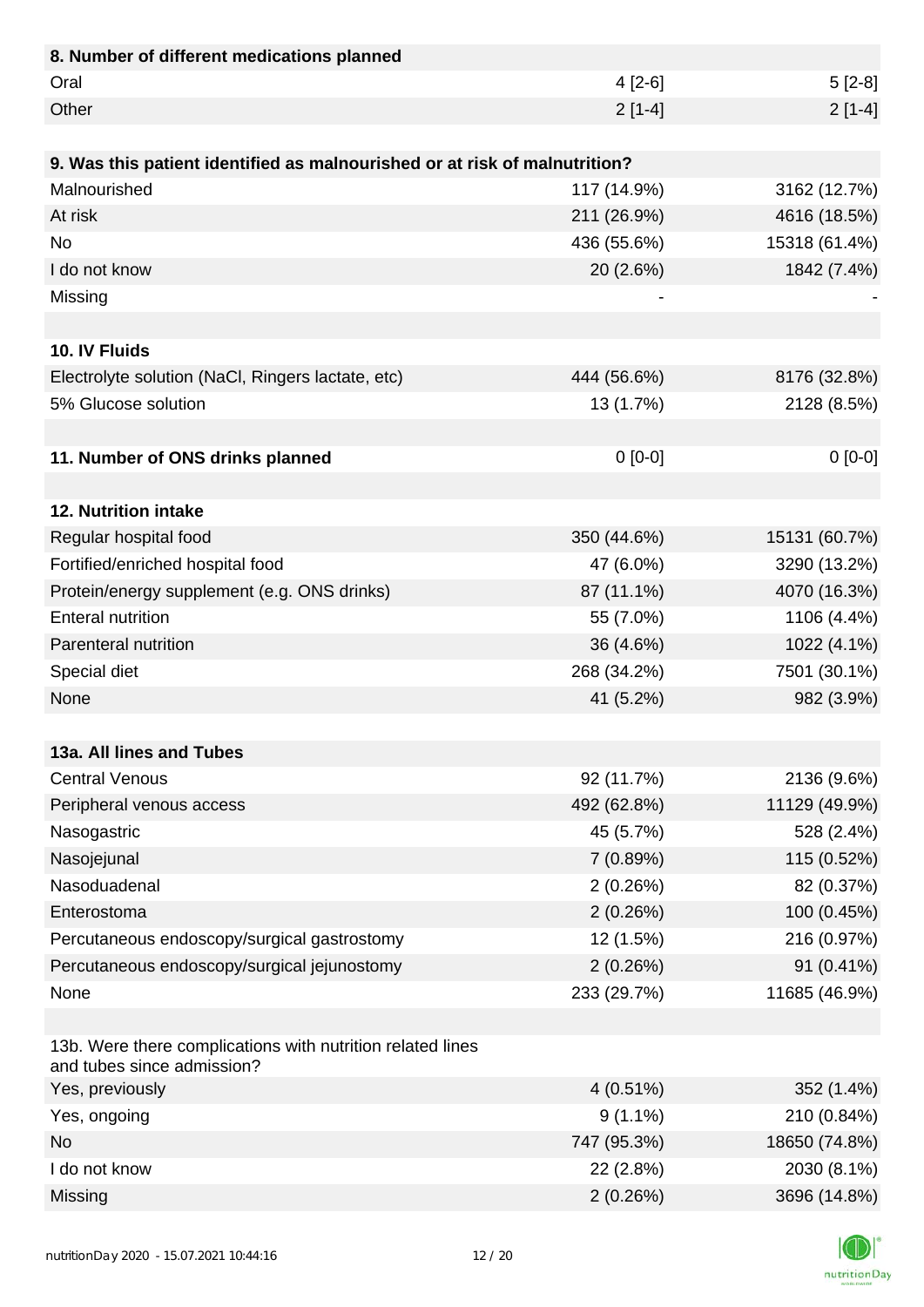| 14. Please indicate if any of the following was done for this patient since admission |             |               |
|---------------------------------------------------------------------------------------|-------------|---------------|
| Energy requirements were determined                                                   | 303 (38.6%) | 8591 (38.5%)  |
| Protein requirements were determined                                                  | 292 (37.2%) | 7723 (34.6%)  |
| Food/Nutrition intake was recorded in the patient record                              | 325 (41.5%) | 9521 (42.7%)  |
| Nutrition treatment plan was developed                                                | 360 (45.9%) | 8177 (36.6%)  |
| Nutrition expert was consulted                                                        | 356 (45.4%) | 8667 (38.8%)  |
| Malnutrition status is recorded in the patient record                                 | 301 (38.4%) | 7448 (33.4%)  |
| None                                                                                  |             |               |
|                                                                                       |             |               |
| 15a. Energy goal                                                                      |             |               |
| $< 500$ kcal                                                                          | 15 (1.9%)   | 783 (3.1%)    |
| 500-999 kcal                                                                          | 1(0.13%)    | 194 (0.78%)   |
| 1000-1499 kcal                                                                        | 67 (8.5%)   | 1956 (7.8%)   |
| 1500-1999 kcal                                                                        | 260 (33.2%) | 7632 (30.6%)  |
| >=2000 kcal                                                                           | 92 (11.7%)  | 2380 (9.5%)   |
| Not determined                                                                        | 333 (42.5%) | 7419 (29.7%)  |
| I do not know                                                                         | 16 (2.0%)   | 1959 (7.9%)   |
| Missing                                                                               |             | 2615 (10.5%)  |
|                                                                                       |             |               |
| 15b. Energy intake                                                                    |             |               |
| $< 500$ kcal                                                                          | 38 (4.8%)   | 1316 (5.3%)   |
| 500-999 kcal                                                                          | 6(0.77%)    | 938 (3.8%)    |
| 1000-1499 kcal                                                                        | 71 (9.1%)   | 2996 (12.0%)  |
| 1500-1999 kcal                                                                        | 227 (29.0%) | 5568 (22.3%)  |
| >=2000 kcal                                                                           | 77 (9.8%)   | 1218 (4.9%)   |
| Not determined                                                                        | 348 (44.4%) | 7394 (29.6%)  |
| I do not know                                                                         | $17(2.2\%)$ | 2893 (11.6%)  |
| Missing                                                                               |             | 2615 (10.5%)  |
|                                                                                       |             |               |
| 16. Since admission, this patient's health status has                                 |             |               |
| Improved                                                                              | 552 (70.4%) | 11443 (45.9%) |
| Deteriorated                                                                          | 60 (7.7%)   | 1219 (4.9%)   |
| Remained the same                                                                     | 143 (18.2%) | 6079 (24.4%)  |
| This patient has just been admitted                                                   | 19 (2.4%)   | 1466 (5.9%)   |
| I do not know                                                                         | $10(1.3\%)$ | 2116 (8.5%)   |
| Missing                                                                               |             | 2615 (10.5%)  |
|                                                                                       |             |               |
| Length of hospital stay (days)                                                        | 16 [9-30]   | 12 [6-23]     |
|                                                                                       |             |               |
| <b>Outcome Code</b>                                                                   |             |               |
| 1= Still in the hospital                                                              | 111 (14.2%) | 2515 (10.1%)  |
| 2= Transferred to another hospital                                                    | 22 (2.8%)   | 534 (2.1%)    |
| 3= Transferred to long term care                                                      | 1(0.13%)    | 1049 (4.2%)   |
|                                                                                       |             |               |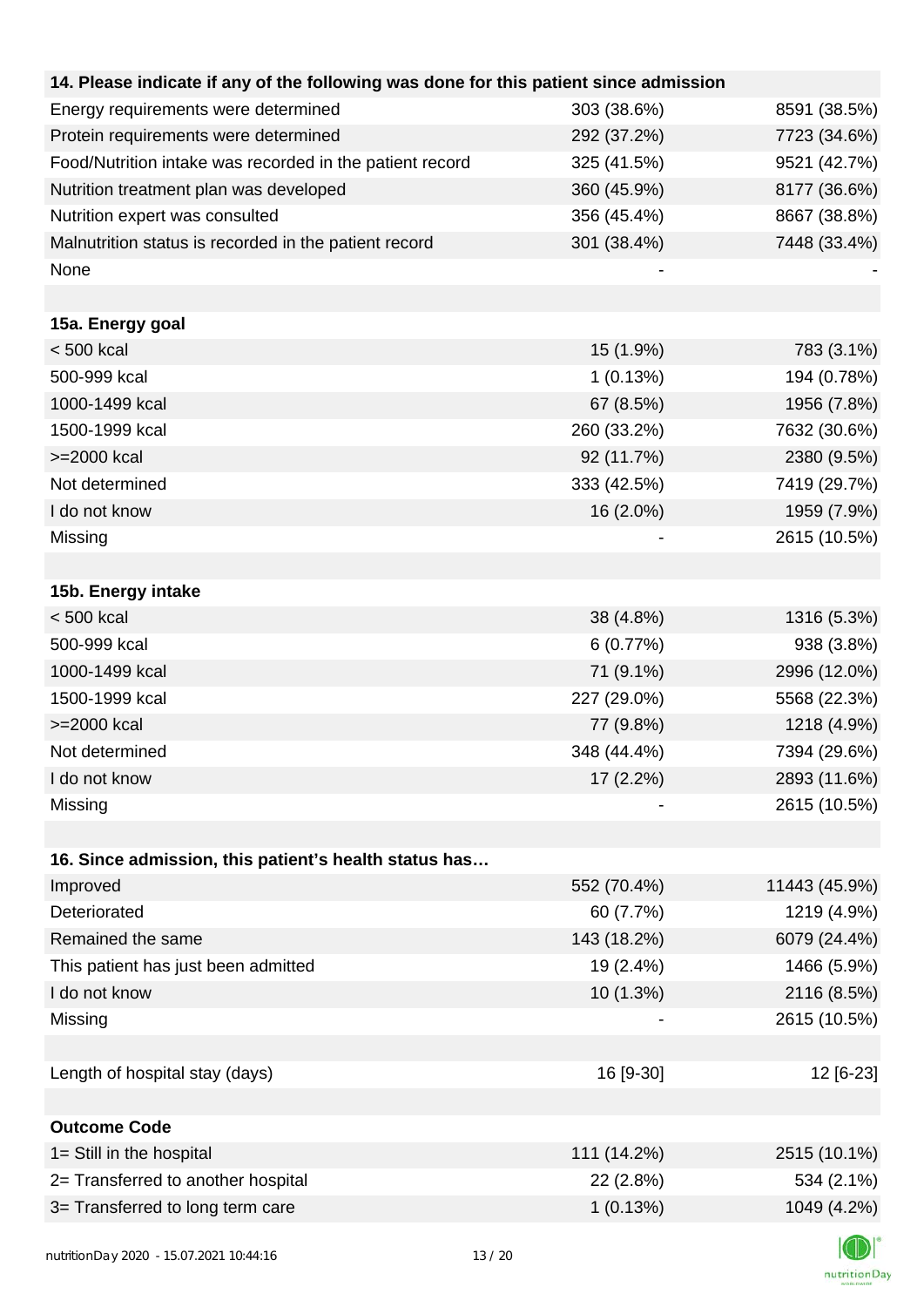| 4= Rehabilitation                    | 1(0.13%)    | 871 (3.5%)    |
|--------------------------------------|-------------|---------------|
| 5= Discharged home                   | 575 (73.3%) | 18594 (74.6%) |
| $6 = Death$                          | 49 (6.3%)   | 785 (3.1%)    |
| $7 =$ Others                         | 5(0.64%)    | 410 (1.6%)    |
| Missing                              | 20 (2.6%)   | 180 (0.72%)   |
|                                      |             |               |
| <b>Readmitted since ND</b>           |             |               |
| $1 = No$                             | 521 (80.4%) | 16760 (76.8%) |
| 2= Yes, same hospital planned        | 16 (2.5%)   | 1458 (6.7%)   |
| 3= Yes, same hospital unplanned      | $21(3.2\%)$ | 1363 (6.2%)   |
| 4= Yes, different hospital planned   | 4(0.62%)    | 114 (0.52%)   |
| 5= Yes, different hospital unplanned | 4(0.62%)    | 114 (0.52%)   |
| 6= Unknown                           | $7(1.1\%)$  | 481 (2.2%)    |
| <b>Missing</b>                       | 78 (12.0%)  | 1471 (6.7%)   |

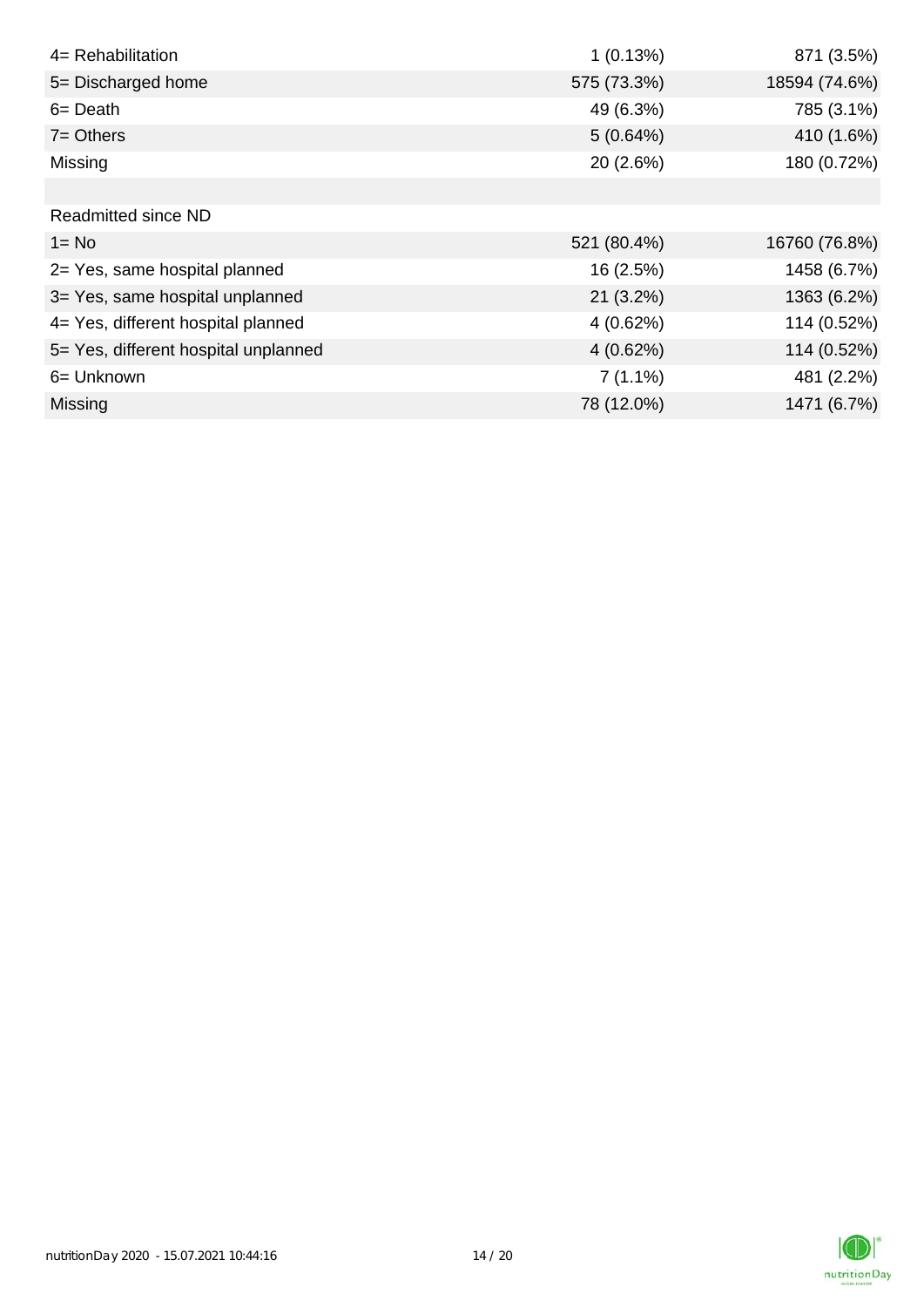|                                                                                   | <b>YOUR RESULTS</b> | <b>REFERENCE RESULTS</b> |
|-----------------------------------------------------------------------------------|---------------------|--------------------------|
|                                                                                   |                     |                          |
| 1. What are your typical dietary habits?                                          |                     |                          |
| No special dietary habits                                                         | 457 (58.8%)         | 15402 (63.5%)            |
| I am vegetarian                                                                   | $4(0.51\%)$         | 445 (1.8%)               |
| I adhee to a vegan diet                                                           | $4(0.51\%)$         | 160 (0.66%)              |
| I eat gluten-free diet                                                            | 3(0.39%)            | 204 (0.84%)              |
| I avoid added sugars                                                              | 162 (20.8%)         | 3626 (14.9%)             |
| I avoid carbohydrates                                                             | 84 (10.8%)          | 1383 (5.7%)              |
| I eat a low fat-diet                                                              | 113 (14.5%)         | 2463 (10.2%)             |
| I am lactose intolerant                                                           | 52 (6.7%)           | 809 (3.3%)               |
| Other special diet due to intolerances/allergies                                  | 59 (7.6%)           | 416 (1.7%)               |
| Other                                                                             | 66 (8.5%)           | 1608 (6.6%)              |
| No answer given                                                                   | 5(0.64%)            | 2801 (11.5%)             |
| 2. Where did you live before your current hospital admission?                     |                     |                          |
| At home                                                                           | 678 (87.3%)         | 19123 (78.8%)            |
| In a nursing home or other live-in facility                                       | 12 (1.5%)           | 762 (3.1%)               |
| I was transferred from another hospital                                           | 60 (7.7%)           | 1370 (5.6%)              |
| Other                                                                             | 23 (3.0%)           | 330 (1.4%)               |
| Missing                                                                           | $4(0.51\%)$         | 2674 (11.0%)             |
|                                                                                   |                     |                          |
| 3. In general, are you able to walk?                                              |                     |                          |
| Yes                                                                               | 429 (55.2%)         | 13831 (57.0%)            |
| Yes, with someone's help                                                          | 136 (17.5%)         | 2252 (9.3%)              |
| Yes, independently using a cane, walker, or crutches                              | 65 (8.4%)           | 3228 (13.3%)             |
| No, I have a wheelchair                                                           | 17 (2.2%)           | 852 (3.5%)               |
| No, I am bedridden                                                                | 123 (15.8%)         | 1317 (5.4%)              |
| Missing                                                                           | 7 (0.90%)           | 2779 (11.5%)             |
| 4. In general, how would you say your health is?                                  |                     |                          |
| Very good                                                                         | 60 (7.7%)           | 1712 (7.1%)              |
| Good                                                                              | 337 (43.4%)         | 7821 (32.2%)             |
| Fair                                                                              | 310 (39.9%)         | 8148 (33.6%)             |
| Poor                                                                              | 53 (6.8%)           | 3099 (12.8%)             |
| Very poor                                                                         | 11 (1.4%)           | 710 (2.9%)               |
| Missing                                                                           | 6 (0.77%)           | 2769 (11.4%)             |
|                                                                                   |                     |                          |
| 5. Over the last 12 months prior to your current hospital admission approximately |                     |                          |
| how many times have you seen a doctor?                                            | $2[1-5]$            | $5[2-10]$                |

| $\ldots$ $\ldots$ $\ldots$ $\ldots$ $\ldots$ $\ldots$ $\ldots$ $\ldots$ $\ldots$ $\ldots$ $\ldots$ $\ldots$ $\ldots$ | $-1$ . $-1$ | $-1$ $-1$ |
|----------------------------------------------------------------------------------------------------------------------|-------------|-----------|
| how many times have you been admitted to the<br>hospital (Emergency room, any ward)?                                 | $1$ [1-2]   | 1 [0-2]   |
|                                                                                                                      |             |           |

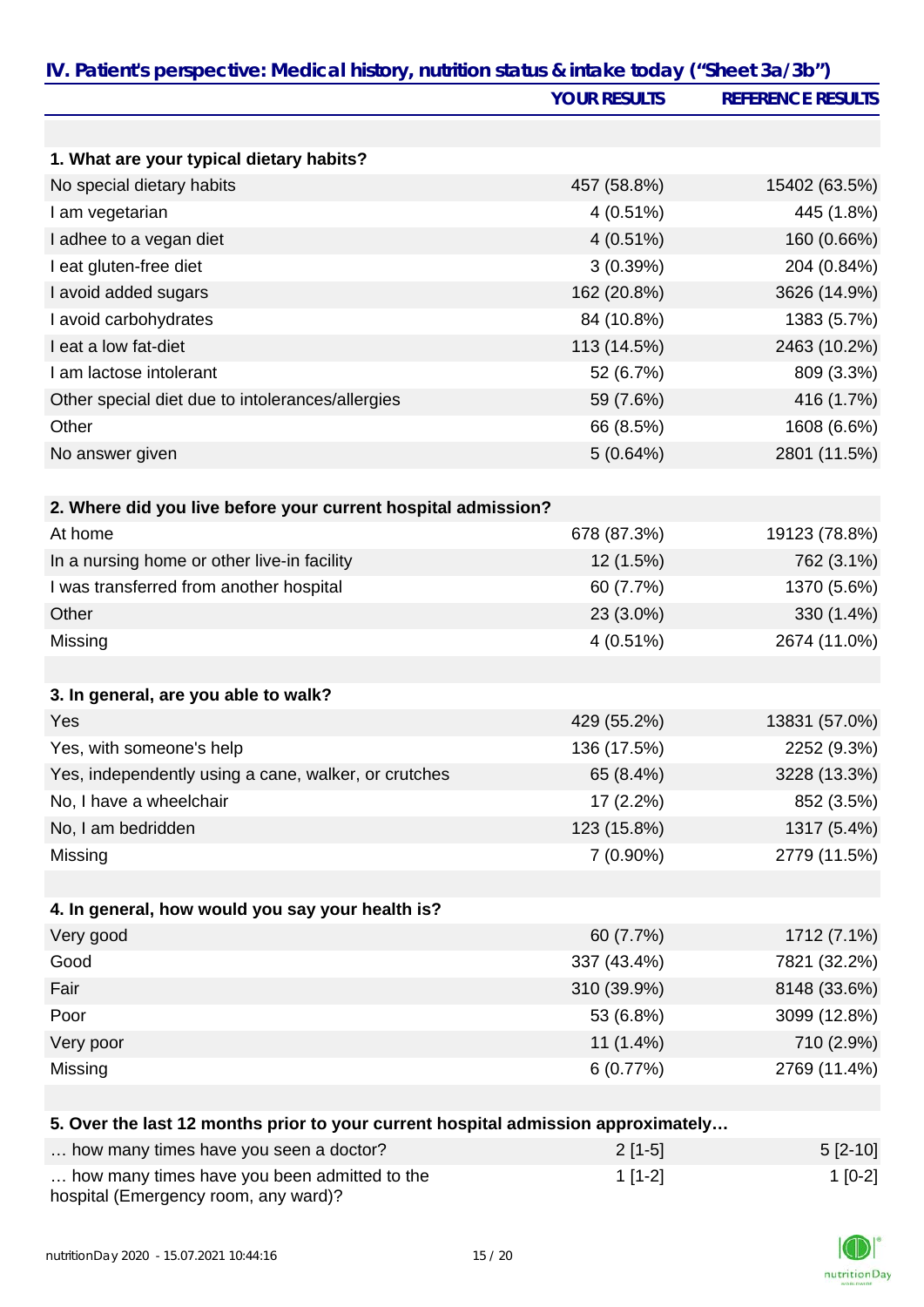| how many nights in total have you spent in hospital? | $7[2-15]$ | $6[0-16]$ |
|------------------------------------------------------|-----------|-----------|
|                                                      |           |           |

| 6. How many different medications do you take routinely each day (prior to hospitalisation)? |             |               |
|----------------------------------------------------------------------------------------------|-------------|---------------|
| $1 - 2$                                                                                      | 199 (25.6%) | 4416 (18.2%)  |
| $3-5$                                                                                        | 217 (27.9%) | 5773 (23.8%)  |
| More than 5                                                                                  | 147 (18.9%) | 6835 (28.2%)  |
| None                                                                                         | 178 (22.9%) | 3630 (15.0%)  |
| I do not know                                                                                | 34 (4.4%)   | 820 (3.4%)    |
| Missing                                                                                      | 2(0.26%)    | 2785 (11.5%)  |
|                                                                                              |             |               |
| 7. Do you have health insurance?                                                             |             |               |
| Yes, private insurance only                                                                  | 135 (17.4%) | 3823 (15.8%)  |
| Yes, public insurance only                                                                   | 479 (61.6%) | 11203 (46.2%) |
| Yes, both                                                                                    | 49 (6.3%)   | 2662 (11.0%)  |
| None                                                                                         | 98 (12.6%)  | 2485 (10.2%)  |
| I prefer not to answer                                                                       | $8(1.0\%)$  | 986 (4.1%)    |
| Missing                                                                                      | $8(1.0\%)$  | 3100 (12.8%)  |
|                                                                                              |             |               |
| 8. What was your weight 5 years ago?                                                         | 69 [59-78]  | 72 [62-85]    |
| I do not know                                                                                | 285 (36.7%) | 5440 (22.4%)  |
|                                                                                              |             |               |
| 9a. Have you lost weight within the last 3 months?                                           |             |               |
| Yes, intentionally                                                                           | 55 (7.1%)   | 2202 (9.1%)   |
| Yes, unintentionally                                                                         | 382 (49.2%) | 9411 (38.8%)  |
| No, my weight stayed the same                                                                | 162 (20.8%) | 7247 (29.9%)  |
| No, I gained weight                                                                          | 108 (13.9%) | 2760 (11.4%)  |
| I do not know                                                                                | 61 (7.9%)   | 2195 (9.0%)   |
| Missing                                                                                      | $9(1.2\%)$  | 444 (1.8%)    |
|                                                                                              |             |               |
| 9b. If yes, how many kg did you lose?                                                        | $7[4-12]$   | 6 [4-10]      |
| I do not know                                                                                | 131 (30.0%) | 1851 (15.9%)  |
|                                                                                              |             |               |
| 10. Did you know about your hospitalisation two days                                         | 222 (29.5%) | 8227 (39.7%)  |
| before admission? (Yes)                                                                      |             |               |
| 11. Please indicate if you                                                                   |             |               |
| were weighed at admission                                                                    | 392 (50.9%) | 12540 (58.3%) |
| were informed about your nutrition status                                                    | 240 (31.0%) | 7803 (36.5%)  |
| were informed about nutrition care options                                                   | 173 (22.4%) | 7174 (33.6%)  |
| received special nutrition care                                                              | 255 (33.0%) | 6955 (32.7%)  |
|                                                                                              |             |               |

| 12. How well have you eaten in the week before you were admitted to the hospital? |             |               |
|-----------------------------------------------------------------------------------|-------------|---------------|
| More than normal                                                                  | 51 (6.6%)   | 1099 (4.5%)   |
| Normal                                                                            | 445 (57.3%) | 14509 (60.0%) |

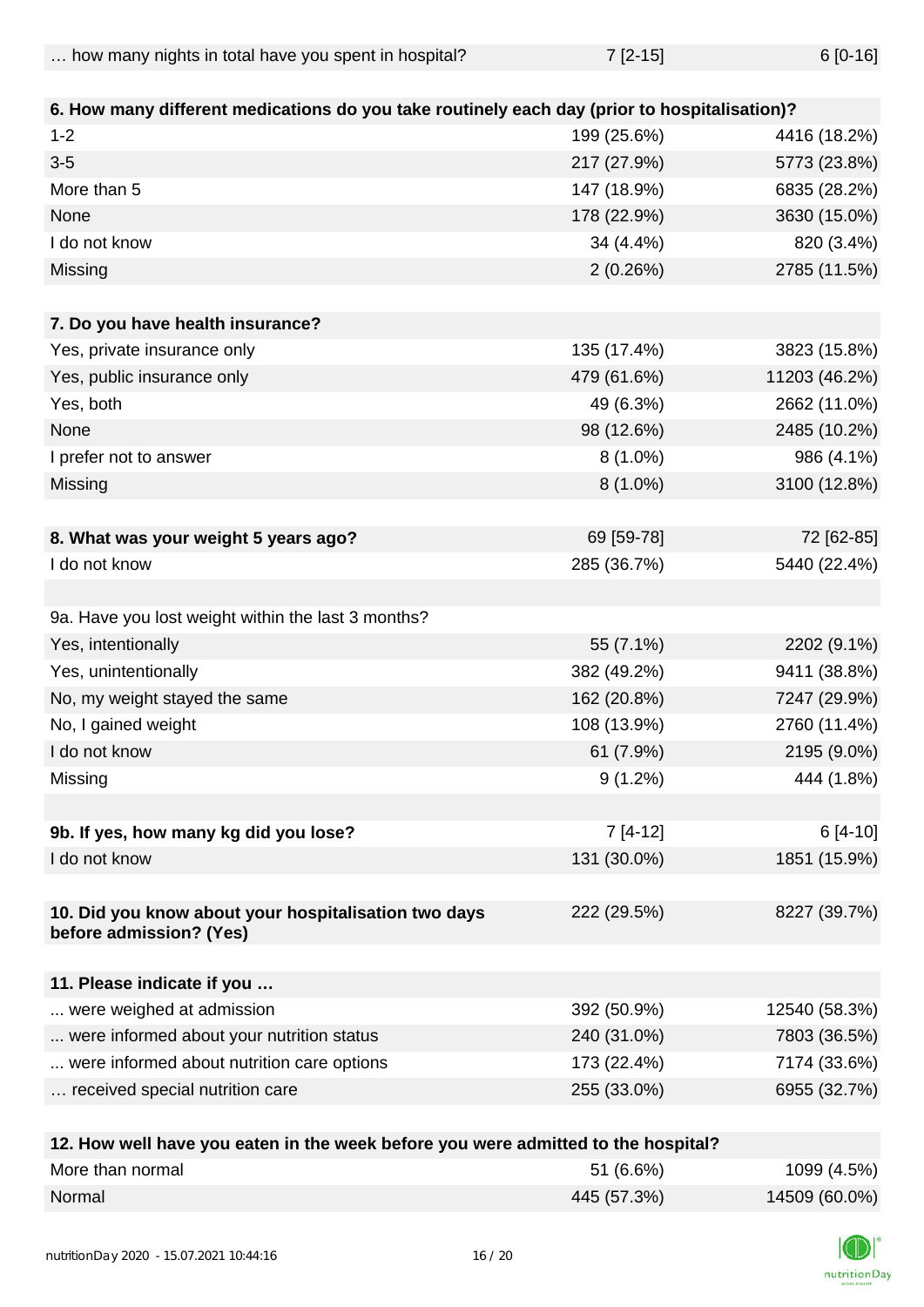| About 3/4 of normal                                                            | 77 (9.9%)   | 2651 (11.0%)  |
|--------------------------------------------------------------------------------|-------------|---------------|
| About half of normal                                                           | 88 (11.3%)  | 3062 (12.7%)  |
| About a quarter to nearly nothing                                              | 81 (10.4%)  | 2263 (9.4%)   |
| I do not know                                                                  | 10 (1.3%)   | 231 (0.96%)   |
| Missing                                                                        | 24 (3.1%)   | 362 (1.5%)    |
|                                                                                |             |               |
| 13. In general, how satisfied are you with the food at the hospital?           |             |               |
| Very satisfied                                                                 | 374 (48.2%) | 5394 (22.3%)  |
| Somewhat satisfied                                                             | 159 (20.5%) | 7204 (29.8%)  |
| <b>Neutral</b>                                                                 | 104 (13.4%) | 4214 (17.4%)  |
| <b>Dissatisfied</b>                                                            | 37 (4.8%)   | 1854 (7.7%)   |
| Very dissatisfied                                                              | 15 (1.9%)   | 673 (2.8%)    |
| I do not know                                                                  | 58 (7.5%)   | 1694 (7.0%)   |
| Missing                                                                        | 29 (3.7%)   | 3144 (13.0%)  |
|                                                                                |             |               |
| 14. Did you get any help with eating TODAY?                                    |             |               |
| Yes, from family or friends                                                    | 108 (13.9%) | 2177 (9.0%)   |
| Yes, from hospital staff                                                       | 32 (4.1%)   | 1475 (6.1%)   |
| No                                                                             | 595 (76.7%) | 16830 (69.6%) |
| I do not know                                                                  | 16 (2.1%)   | 282 (1.2%)    |
| Missing                                                                        | 25 (3.2%)   | 3413 (14.1%)  |
|                                                                                |             |               |
| 15. Were you able to eat without interruption TODAY?                           | 540 (73.2%) | 15256 (74.7%) |
| (Yes)                                                                          |             |               |
|                                                                                |             |               |
| 16a. Please indicate how much hospital food you ate for lunch or dinner TODAY: |             |               |
| About all                                                                      | 429 (55.3%) | 11133 (46.0%) |
| 1/2                                                                            | 134 (17.3%) | 6143 (25.4%)  |
| 1/4                                                                            | 68 (8.8%)   | 3103 (12.8%)  |
| Nothing                                                                        | 115 (14.8%) | 2802 (11.6%)  |
| Missing                                                                        | $30(3.9\%)$ | 996 (4.1%)    |
|                                                                                |             |               |
| 16b. The portion size of the meal I ordered TODAY was                          |             |               |
| Standard                                                                       | 512 (66.0%) | 13732 (56.8%) |
| Smaller                                                                        | 61 (7.9%)   | 2093 (8.7%)   |
| Larger                                                                         | 39 (5.0%)   | 1046 (4.3%)   |
| I do not know                                                                  | 99 (12.8%)  | 2302 (9.5%)   |
| Missing                                                                        | 65 (8.4%)   | 5004 (20.7%)  |
|                                                                                |             |               |
| 17. If you did not eat everything of your meal, please tell us why:            |             |               |
| I did not like the type of food offered                                        | 27 (8.5%)   | 1945 (16.1%)  |
| I did not like the smell/taste of the food                                     | 26 (8.2%)   | 1480 (12.3%)  |
| The food did not fit my cultural/religious preferences                         | 8(2.5%)     | 127 (1.1%)    |
| The food was too hot                                                           |             | 54 (0.45%)    |

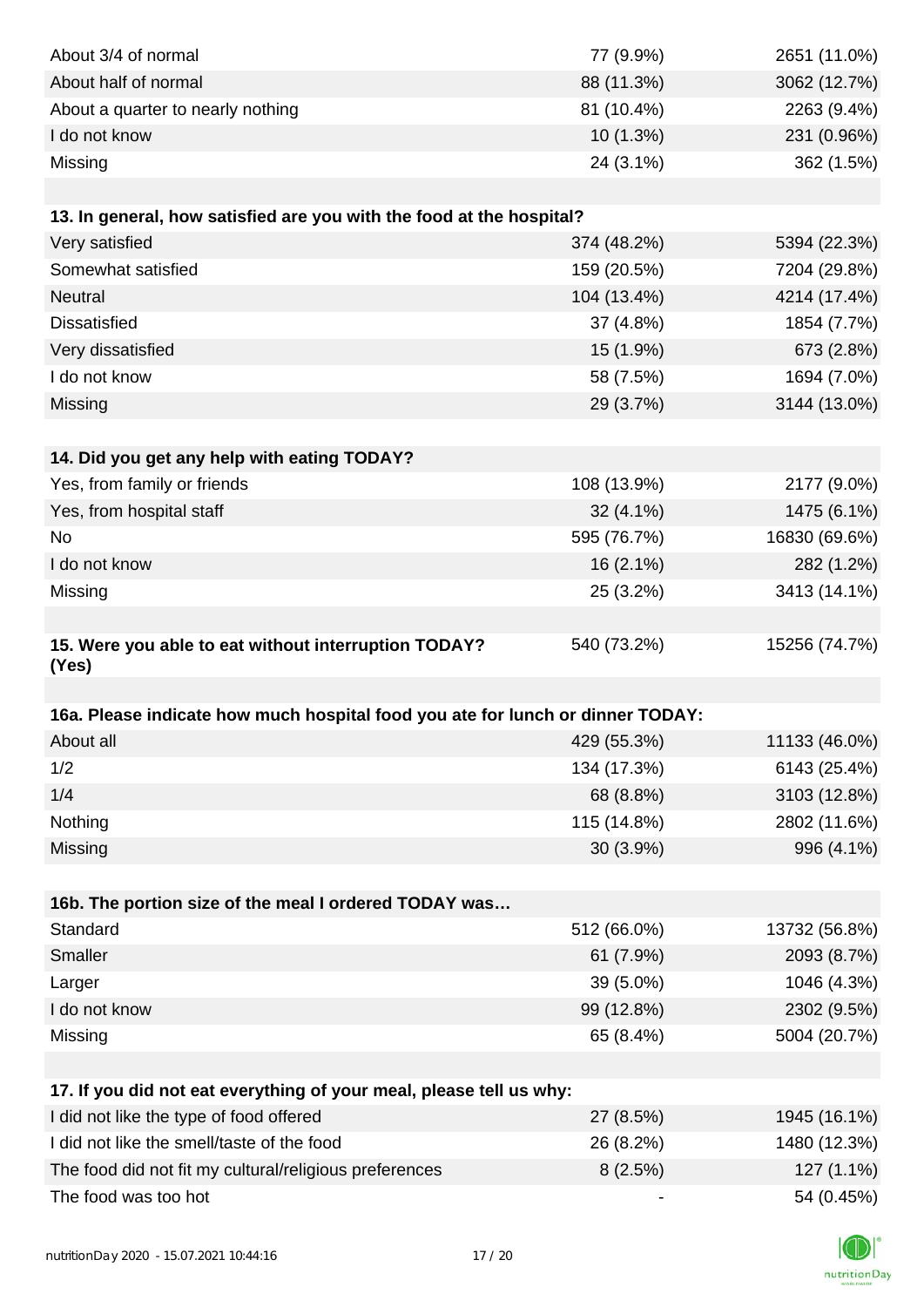| The food was too cold                              | $9(2.8\%)$  | 281 (2.3%)   |
|----------------------------------------------------|-------------|--------------|
| Due to food allergy/intolerance                    | 7(2.2%)     | 105 (0.87%)  |
| I was not hungry at that time                      | 38 (12.0%)  | 1991 (16.5%) |
| I do not have my usual appetite                    | 81 (25.6%)  | 3586 (29.8%) |
| I have problems chewing/swallowing                 | 15 (4.7%)   | 716 (5.9%)   |
| I normally eat less than what was served           | 25 (7.9%)   | 1383 (11.5%) |
| I had nausea/vomiting                              | $31(9.8\%)$ | 984 (8.2%)   |
| I was too tired                                    | 15 (4.7%)   | 740 (6.1%)   |
| I cannot eat without help                          | $9(2.8\%)$  | 191 (1.6%)   |
| I was not allowed to eat                           | 44 (13.9%)  | 1088 (9.0%)  |
| I had an exam, surgery, or test and missed my meal | 44 (13.9%)  | 733 (6.1%)   |
| I did not get requested food                       | $4(1.3\%)$  | 124 (1.0%)   |
| No answer given                                    | 58 (18.3%)  | 1823 (15.1%) |

| 18. Enter the number of glasses/cups of the drinks you consumed in the last 24 hours |             |              |
|--------------------------------------------------------------------------------------|-------------|--------------|
| Water                                                                                | $2[1-4]$    | $3[2-6]$     |
| Tea                                                                                  | $0 [0-0]$   | $1[0-3]$     |
| Coffee                                                                               | $0[0-1]$    | $1[1-2]$     |
| <b>Milk</b>                                                                          | $0[0-1]$    | $1[0-1]$     |
| Fruit juice                                                                          | $1[1-2]$    | $1[0-2]$     |
| Soft drinks                                                                          | $0 [0-0]$   | $0[0-1]$     |
| <b>Nutrition drink</b>                                                               | $0$ [0-0]   | $0[0-1]$     |
| Other                                                                                | $0[0-0]$    | $0[0-1]$     |
|                                                                                      |             |              |
| 19a. Did you eat any food apart from hospital food<br><b>TODAY?</b>                  | 107 (14.6%) | 5831 (29.2%) |
|                                                                                      |             |              |

| 19b. If yes, what did you eat? |              |              |
|--------------------------------|--------------|--------------|
| Sweet snacks                   | 22 (20.6%)   | 1820 (31.2%) |
| Salty snacks                   | 12 (11.2%)   | 645 (11.1%)  |
| Homemade food                  | 13 (12.1%)   | 896 (15.4%)  |
| <b>Fruits</b>                  | $31(29.0\%)$ | 2357 (40.4%) |
| Dairy products                 | 6(5.6%)      | 686 (11.8%)  |
| Food delivered/restaurant      | $6(5.6\%)$   | 272 (4.7%)   |
| Sandwich                       | 1(0.93%)     | 347 (6.0%)   |
| Other                          | 26 (24.3%)   | 795 (13.6%)  |

| 20. How has your food intake changed since your hospital admission? |             |              |  |  |
|---------------------------------------------------------------------|-------------|--------------|--|--|
| Increased                                                           | 146 (18.8%) | 3329 (13.8%) |  |  |
| Decreased                                                           | 290 (37.4%) | 6808 (28.2%) |  |  |
| Stayed the same                                                     | 269 (34.7%) | 9055 (37.5%) |  |  |
| I do not know                                                       | 44 (5.7%)   | 1479 (6.1%)  |  |  |
| Missing                                                             | 27 (3.5%)   | 3506 (14.5%) |  |  |

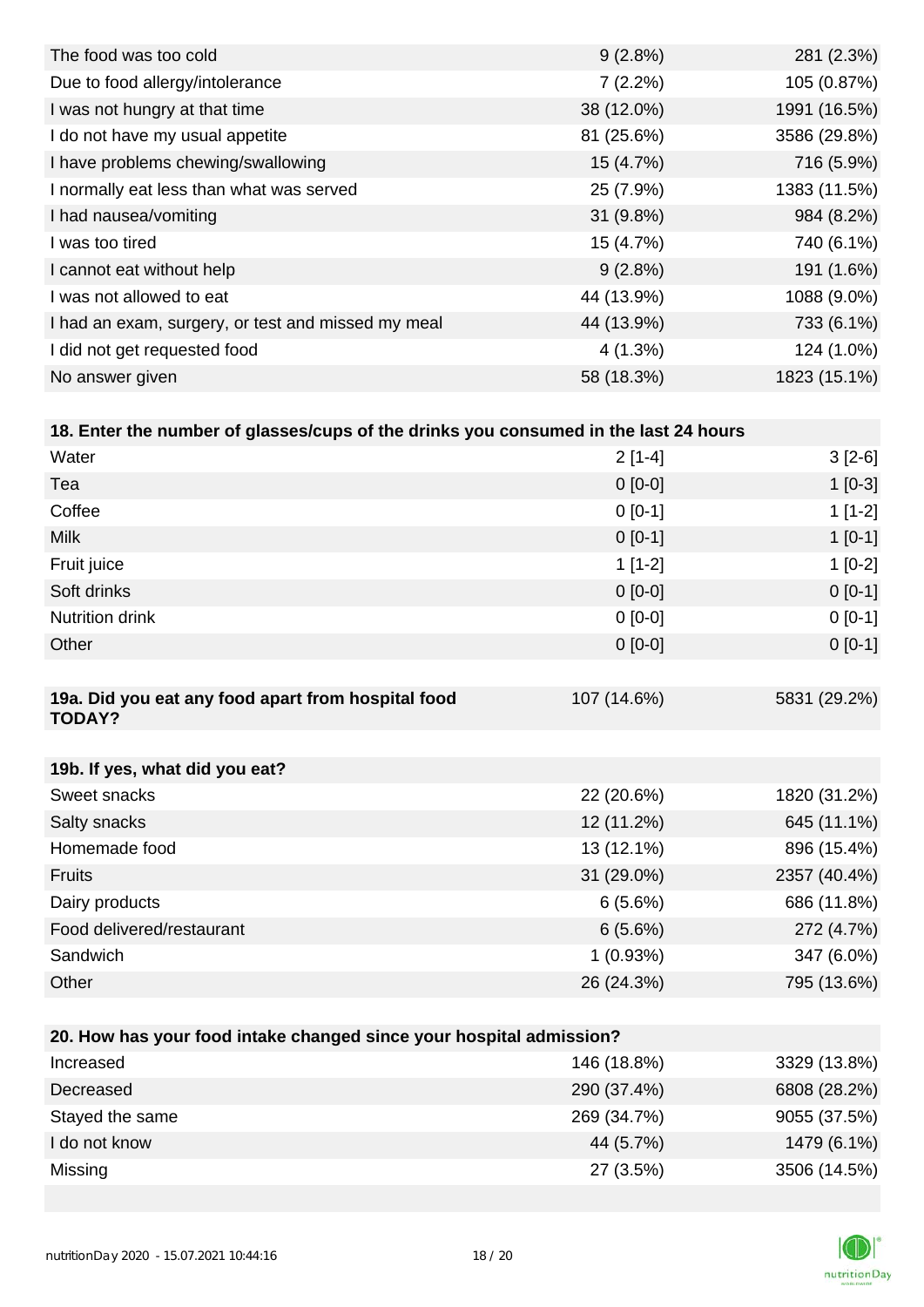| 21. TODAY I feel                                     |             |               |
|------------------------------------------------------|-------------|---------------|
| Stronger than at admission                           | 419 (54.0%) | 10558 (43.7%) |
| Weaker than at admission                             | 180 (23.2%) | 4610 (19.1%)  |
| Same as at admission                                 | 137 (17.7%) | 6833 (28.3%)  |
| I was admitted today                                 | 6(0.77%)    | 576 (2.4%)    |
| I do not know                                        | 24 (3.1%)   | 1178 (4.9%)   |
| Missing                                              | $10(1.3\%)$ | 422 (1.7%)    |
|                                                      |             |               |
| 22. Can you walk without assistance TODAY?           |             |               |
| <b>Yes</b>                                           | 428 (55.2%) | 14229 (58.9%) |
| No, only with assistance                             | 191 (24.6%) | 5989 (24.8%)  |
| No, I stay in bed                                    | 135 (17.4%) | 2912 (12.0%)  |
| Missing                                              | 22 (2.8%)   | 1047 (4.3%)   |
|                                                      |             |               |
| 23. Did anyone help you complete this questionnaire? | 627 (81.6%) | 13801 (65.2%) |